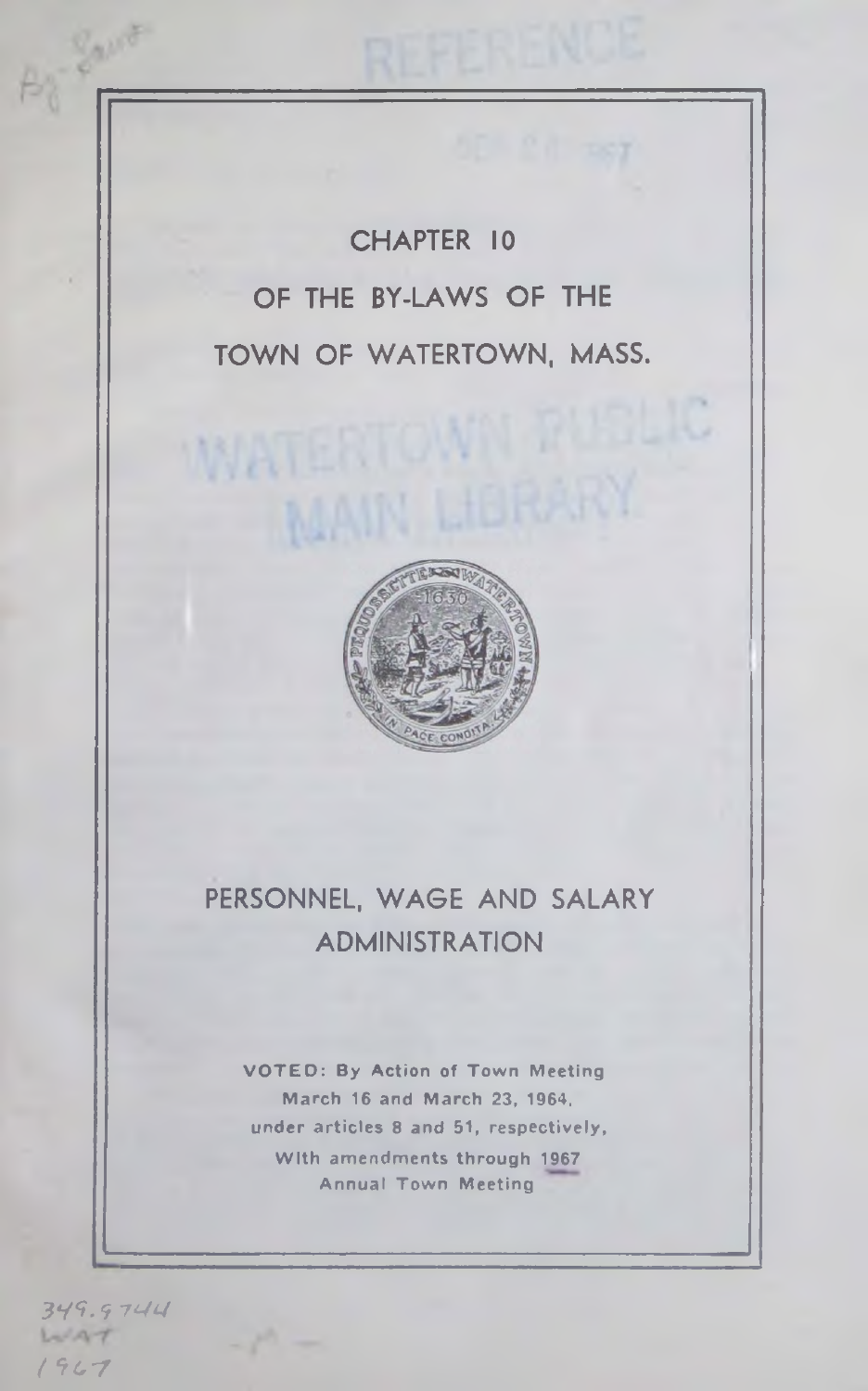# **CHAPTER 10**

# **PERSONNEL, WAGE AND SALARY ADMINISTRATION**

## SECTION 1. AUTHORIZATION

Pursuant to the authority contained in Sections 108A and 108C of Chapter 41 of the General Laws there shall be established plans, which may be amended from time to time by vote of the Town at an Annual Town Meeting; (a) classifying positions in the service of the Town other than those filled by popular election, those under the jurisdiction of the School Committee, those for which incumbents render contractual services which are not provided during regularly established working hours and those which are essentially seasonal with respect to the duties which the incumbents perform and which do not appear in Schedule A of Section 7 following, into groups and classes doing substantially s milar work or having substantially equal responsibilities; (b) authorizing a compensation plan for positions in the classification plan; (c) providing for the administration of said classification and compensation plans and; (d) establishing certain working conditions and fringe benefits for employees occupying positions in the classification plan.

The classification of positions which are subject to the Welfare Compensation Plan of the Commonwealth of Massachusetts and the schedule of rates therefor effective July 1, 1963 with subsequent amendments, if any, and the provisions of Section 47D of **Chapter** 31 **of the General Laws relating to the application of rates** set forth in the aforementioned Welfare Compensation **Plan are** hereby incorporated by reference.

The maximum salary rate for any position subject to the Welfare Compensation Plan may, however, be exceeded upon recommendation by the Board of Public Welfare with approval of the Personnel Board and the appropriate agency or agencies of the Commonwealth.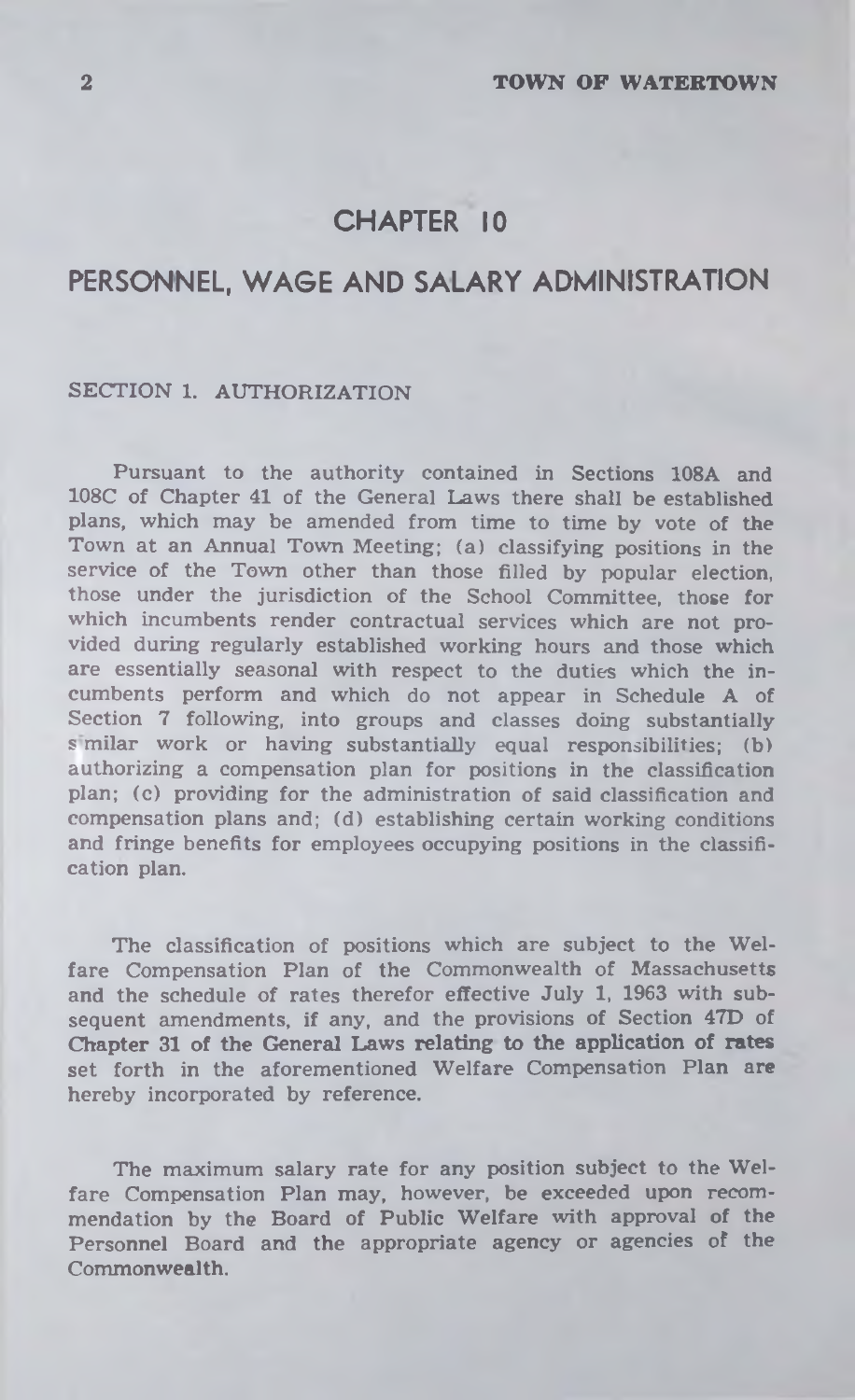#### SECTION 2. DEFINITIONS

As used in this by-law, the following words and phrases shall have the following meanings unless a different construction is clearly required by the context or by the laws of the Commonwealth :

"Administrative Authority," the elected or appointed official or board, having jurisdiction over a function or activity;

"Board," the Personnel Board as defined in Section 3;

"Class," a group of positions in the Town service sufficiently similar in respect to duties and responsibilities so that the same descriptive title may be used to designate each position allocated to the class, that the same qualifications shall be required of the incumbents, that the same tests of fitness may be used to choose qualified employees and that the same scale of compensation can be made to apply with equity;

"Classification Plan," class titles appearing in Schedule A of Section 7 of this by-law plus class specifications which are on file with the Personnel Board and which are hereby incorporated by reference;

"Compensation Grade," a range of salary or wage rates appearing in Schedules B, C, D or E of Section 7;

"Compensation Plan," Schedules B, C, D and E in Section 7;'

"Continuous Employment," employment (either full-time or part-time) requiring a predetermined minimum work week and uninterrupted except for required military service and for authorized vacation or other leave of absence;

"Department," any department, board committee commission or other agency of the Town subject to this by-law;

"Employee," an employee of the Town occupying a position in the classification plan;

"Full-time Employee," an employee retained in full-time employment;

"Full-time Employment," employment for not less than 7.5 hours per diem for five days a week for fifty-two weeks per annum, minus legal holidays and authorized vacation leave, sick leave and other leave of absence;

"Group," or "Occupational Group," a group of classes designated by occupation as appearing in Schedule A of Section 7;

"Increment," the dollar difference between step rates;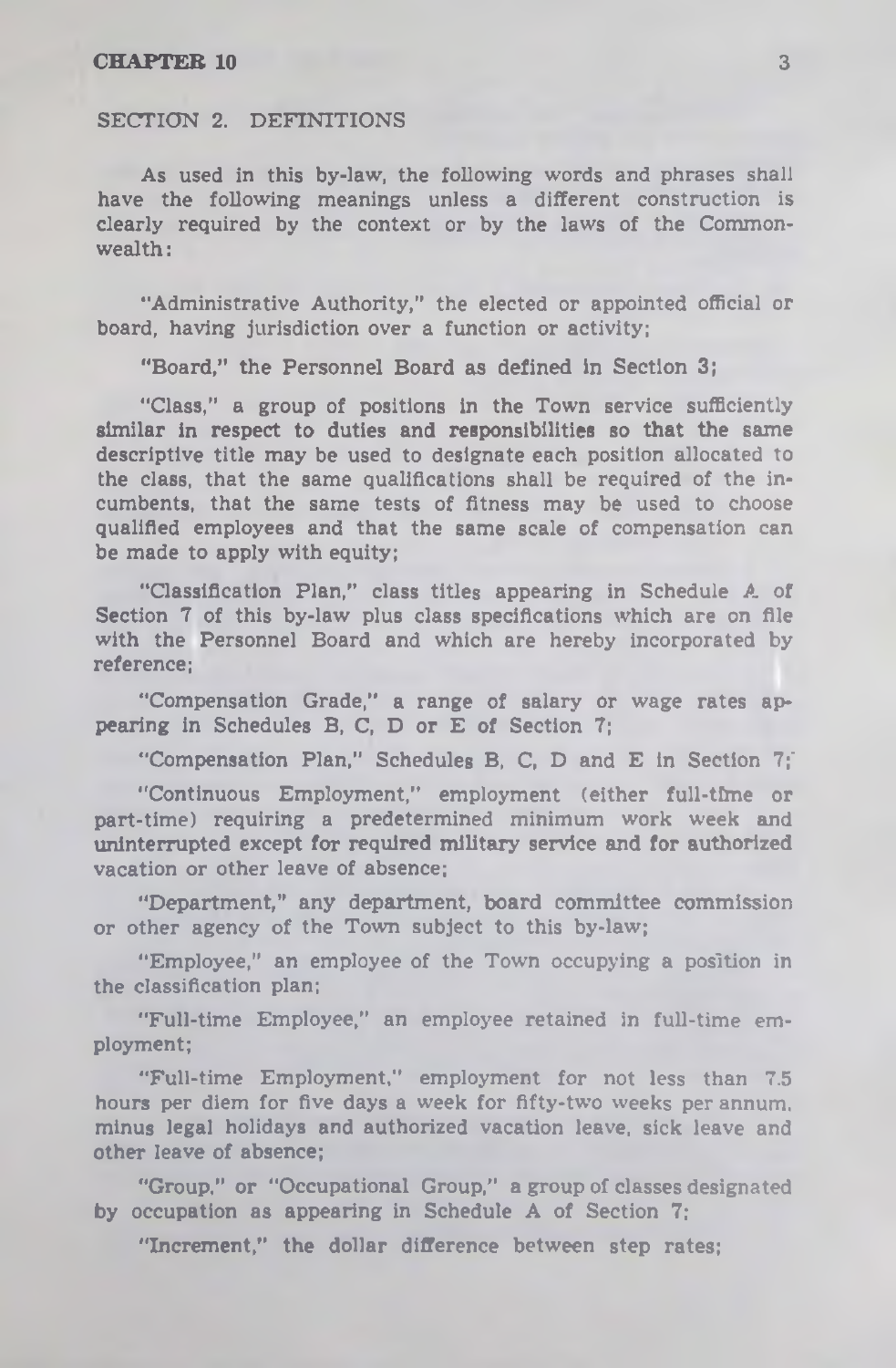"Maximum Rate," the highest rate in a range which an employee normally is entitled to attain;

"Minimum Rate," the rate in a range which is normally the hiring rate of a new employee;

"Part-time Employee," an employee retained in part-time employment;

"Part-time Employment," employment for less than full-time weekly employment;

"Permanent Employee," an employee retained in continuous employment in a permanent position;

"Permanent Position," a full-time or part-time position in the Town service which has required or which is likely to require the services of an incumbent in continuous employment for a period of fifty-two calendar weeks;

"Personal Rate," a rate above the maximum rate applicable only to a designated employee;

"Position," an office or post of employment in the Town service with duties and responsibilities calling for the full-time, part-time or seasonal employment of one person in the performance and exercise thereof;

"Promotion," a change from a position of lower class and compensation grade to a position with greater responsibilities in a higher class and compensation grade;

"Range," the dollar difference between minimum and maximum rates;

"Rate," a sum of money designated as compensation for personal services on an hourly, daily, weekly, monthly, annual or other basis;

"Regular Employee," an employee who has worked thirty weeks in the aggregate during the twelve consecutive months ending May 31st of any calendar year;

"Seasonal Employment," employment for less than full-time annual employment;

"Step Rate," a rate in a range of a compensation grade;

"Temporary Employee," an employee retained in a temporary position or in a permanent position in probationary or acting status;

"Temporary Position," a position in the Town service which requires or is likely to require the services of one incumbent for a period less than fifty-two calendar weeks in continuous employment;

"Town," the Town of Watertown.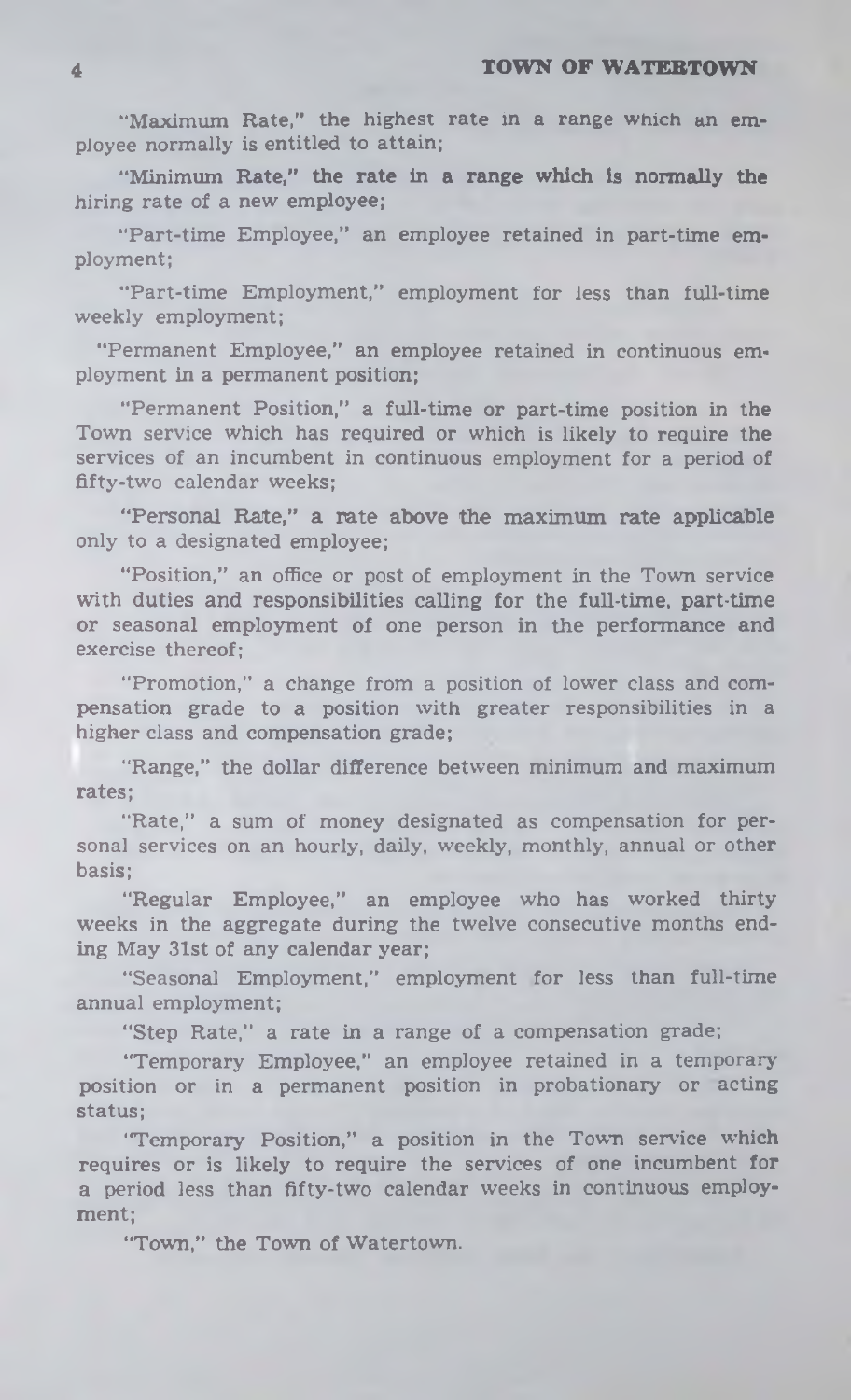#### SECTION 3. PERSONNEL BOARD

(a) There shall be a Personnel Board consisting of seven unpaid members, responsible for the administration of the classification and compensation plans. One member shall be a member of the Board of Selectmen, one a member of the Finance Committee, one a Town employee of Watertown and four shall be citizens at large of the Town. Appointments to the Personnel Board shall be made by the Moderator.

(b) In making these appointments the Moderator shall give consideration to the personal qualifications of those citizens, who will best meet the responsibility of the Board to represent both Town employees and taxpayers. If possible, the make-up of the Board shall consist of members professionally qualified who are familiar with the principles and experienced in the methods and practices of labor relations and personnel administration.

(c) The terms of office of members of the Board shall be as follows: The member of the Board of Selectmen, the member of the Finance Committee and the member of the Town employees shall serve for a term of one year. One citizen to be appointed for a term of one year, and one citizen shall be appointed for a term of two years, and two citizens shall be appointed for terms of three years. Upon expiration of the first terms of said citizen members, their successors shall be appointed for terms of three years.

The members in office at the time of adoption of this by-law shall continue to hold office until their successors have been appointed and qualified.

(d) The Board shall administer the plans and shall establish such procedures as it deems necessary for the proper administration thereof.

(e) Forthwith after its appointment and annually, the Board shall meet and organize by electing a chairman and appointing a secretary who shall be a member of the Board. A majority of the Board shall constitute a quorum for the transaction of business. A majority of the Board shall determine the action the Board must take in all matters which it is authorized or required to pass under this by-law.

(f) The Board may employ assistance and incur expenses as it deems necessary subject to the approproation of funds therefor. It shall appoint a clerk who shall not be a member of the Board.

(g) The clerk of the Board shall maintain adequate personnel records of all employees occupying positions subject to the classification and compensation plans.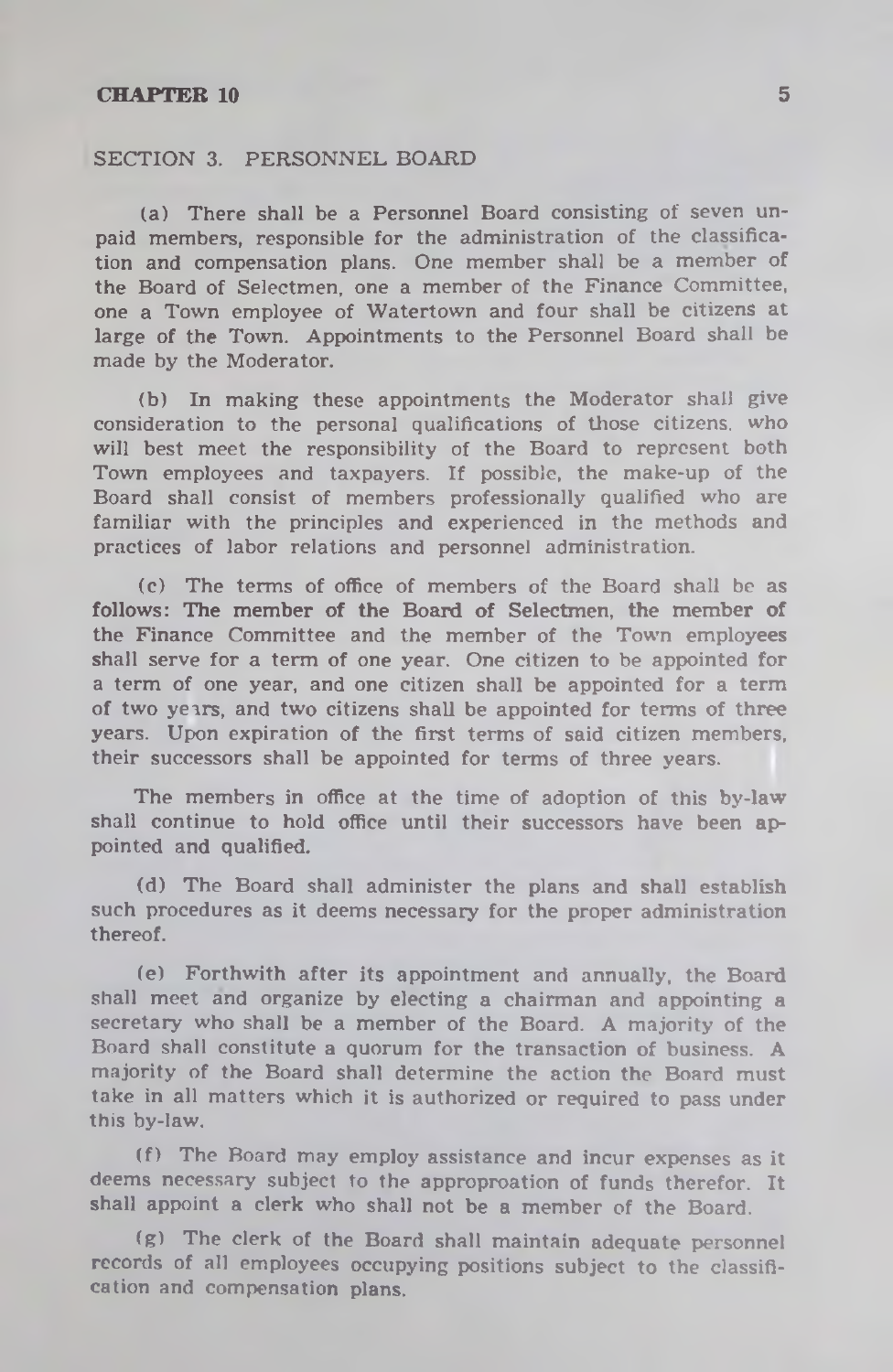$(h)$  The Board from time to time, of its own motion, shall investigate the work features and rates of salaries or wages of any or all positions subject to the provisions of this by-law. Such reviews shall be made at such intervals as the Board deems necessary and, to the extent which the Board considers practicable, shall include all occupational groups in the classification plan.

(i) The Board shall maintain written job descriptions or specifications of the classes in the classification plan, each consisting of a statement describing the essential nature of the work and the characteristics that distinguish the class from other classes. The description for any class shall be construed solely as a means of identification and not as prescribing what the duties or responsibilities of any position shall be, or as modifying, or in any way affecting, the power of any administrative authority, as otherwise existing, to appoint, to assign duties to, or to direct and control the work of any employee under the jurisdiction of such authority.

(j) Upon recommendation of a department head, supported by evidence in writing of special reasons and exceptional circumstances satisfactory to the Board, the Board may authorize an entrance rate higher than the minimum rate for a position, and/or such oilier variance in the compensation plan as it may deem necessary for the proper functioning of the services of the Town. No variance shall become effective unless, or until, the necessary funds have been appropriated therefor.

Initial employment in the library service in any of the professional positions or classifications included in Section 7 may be at rates above the minimum rate shown, when, in the judgment of the Trustees of the Free Public Library prior experience and training justifies such rate, and the authorization of the Board in such cases shall not be required.

(k) The Board shall make an annual report in writing to the Board of Selectmen and the Finance Committee not later than the fourth Monday prior to the first business meeting of the Annual Town Meeting.

## SECTION 4. CLASSIFICATION PLAN

(a) All positions in the service of the Town except those excluded by Section 1 are hereby classified by titles appearing in Schedule A of Section 7 which is made a part hereof. These classes of positions shall constitute the classification plan for paid Town services.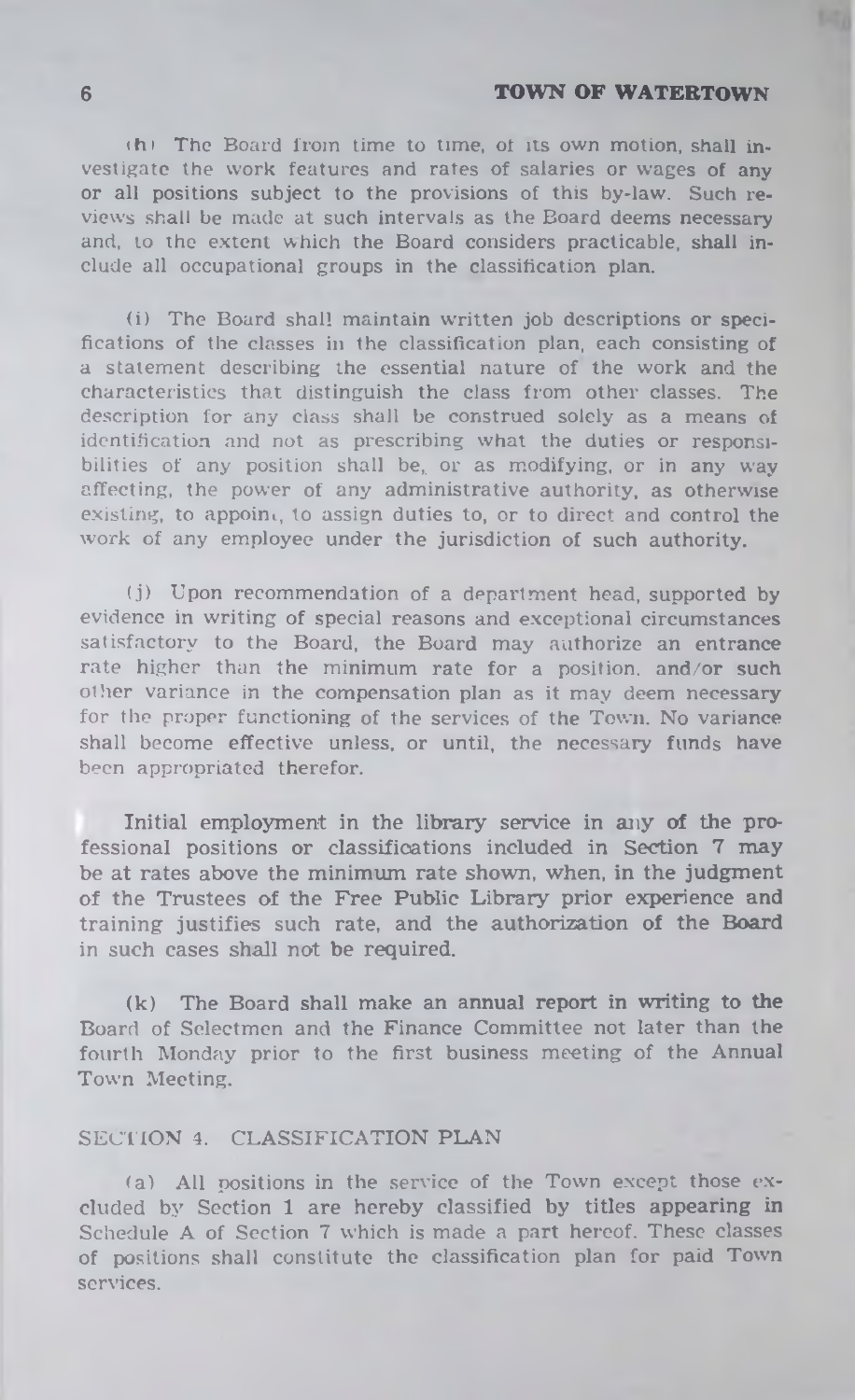lb) The title of each class, as established by the classification plan, shall be the official title of every position allocated to the class and the official title of each incumbent of a position so allocated, and shall be used to the exclusion of ail others on payrolls, budget estimates and other official records and reports pertaining to the position.

(c) The title of a position which is held by an employee with a dual or a multiple Civil Service rating shall be that recommended by the employee's department head, or by the administrative authority having jurisdiction over the organization unit to which the employee is assigned.

(d) Whenever a new position is established, or the duties of an existing position are so changed that in effect a new position is created, upon presentation of substantiating data satisfactory to the Personnel Board, the Board shall allocate such new or changed position to its appropriate class.

(e) No position may be reclassified until the Personnel Board shall have determined such reclassification to be consistent with the classification plan.

### SECTION 5. COMPENSATION PLAN

(a) The compensation plan shall consist of Schedules B, C, D and E of Section 7 which provide minimum and maximum salaries or wages for certain of the classes in the classification plan. The salary range of a class shall be the salary range of all positions allocated to the class.

(b) Each employee shall continue to be paid on the same basis as in effect at the time of adoption of this by-law unless otherwise provided in the compensation plan.

(c) No administrative authority shall fix the salary of any employee in a position in the classification plan except in accordance with the compensation plan.

(d) No person shall he paid as an employee in any position subject to the provisions in the classification plan under any title other than those appearing in Schedule A of Section 7.

(e) An employee in continuous employment in a class appearing on Schedules B, C, D or certain grades of Schedule E of Section 7 shall receive the increment between his present rate and the next higher step rate as follows: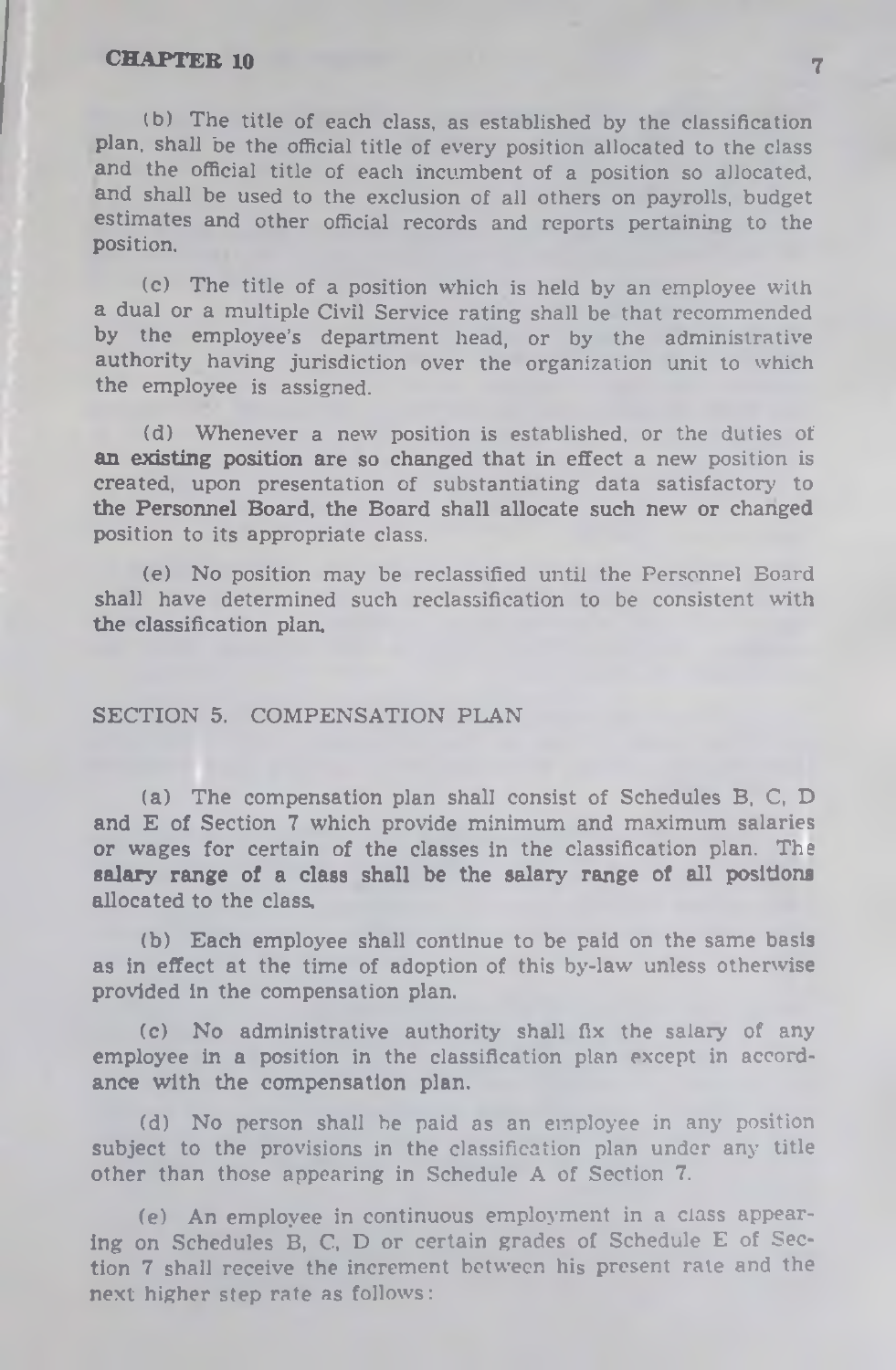- (1) Beginning with the pay period following completion of twelve months service at the minimum or other rate if a rate other than the minimum is authorized as his hiring rate.
- (2) Thereafter twelve months from the date of his previous increase until he attains the maximum rate of the range of the compensation grade to which his class is assigned.

(f) An employee receiving a promotion to a vacant position or to a new position as defined in Section 4(c) shall, upon assignment resulting from such promotion, receive the rate in the compensation grade of the vacant or new position next above his existing rate. If the resulting adjustment does not equal \$100.00 for a position class assigned to Schedule B or \$ .05 for a position class assigned to Schedule D, the adjustment shall be to the second rate above the existing rate but within the compensation grade of the vacant or new position.

(g) The employee receiving a promotion and adjustment in rate pursuant to the provisions of the preceding sub-section shall receive the next increment of his compensation grade following completion of twelve months at the rate resulting from the promotion.

(h) The employee who is transferred to *6* similarly rated or to a lower rated position for the convenience of the Town, shall enter the new position at his rate in the position from which he is transferred.

(1) Each administrative authority shall include in its **estimates,** equired by the provisions of Section 59 of Chapter 41 of the General Laws, a pay adjustment section setting forth in detail the amounts which will be required for anticipated pay adjustments during the ensuing year and shall furnish a copy thereof to the Board.

## SECTION 6. AMENDMENT OF THE PLANS

(a) The classification plan and/or the compensation plan and/or other provisions of this by-law may be amended by vote of the Town at an Annual Town Meeting in the same manner as other by-laws of the Town may be amended. However, no amendment shall be considered or voted on by Town Meeting unless the proposed amendment has first been considered by the Board and the Finance Committee.

(b) The recommendation of the Personnel Board as to a proposed amendment to Chapter 10 shall be made to the Town Meeting before a vote is taken thereon. A proposed amendment must be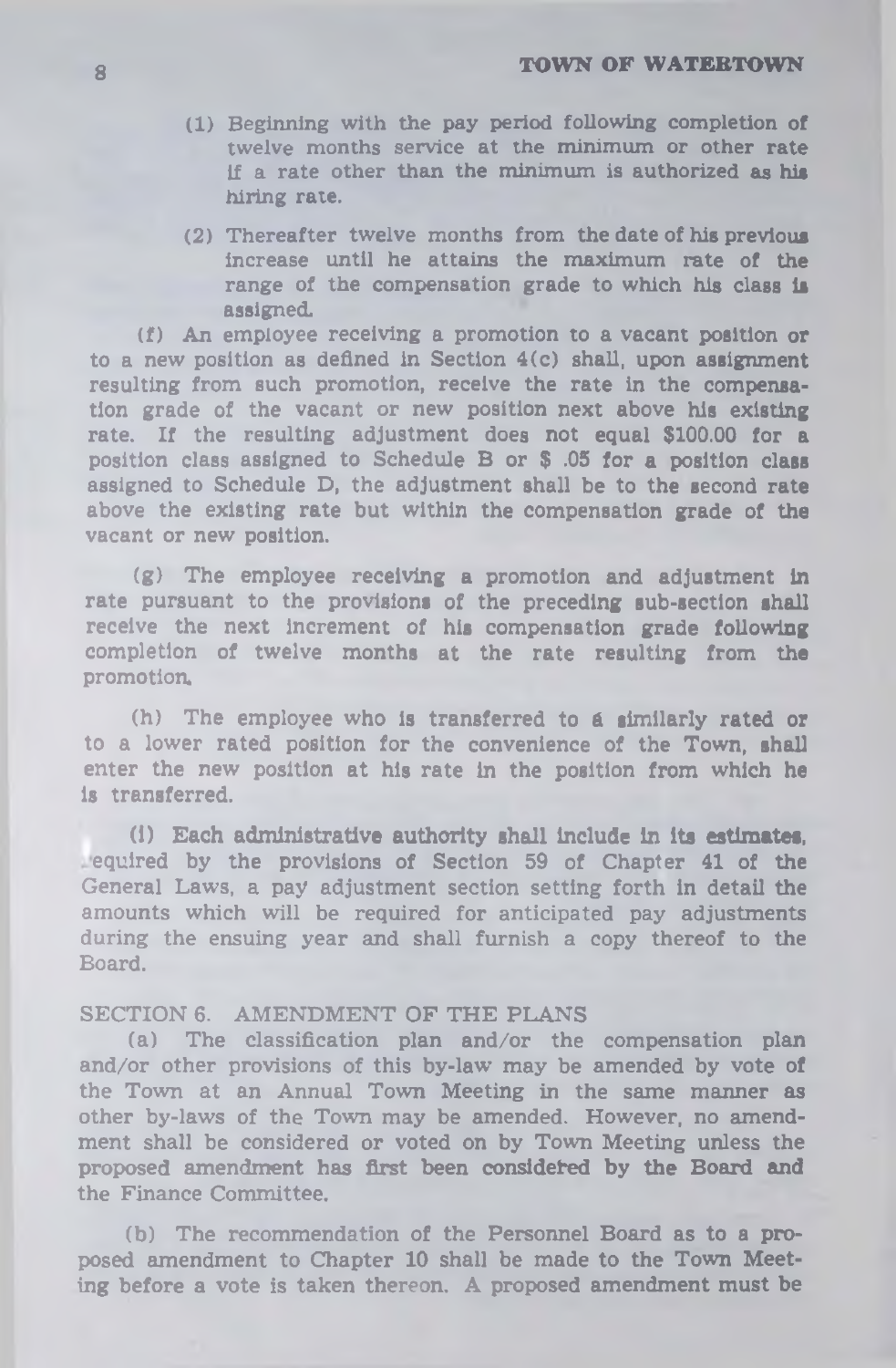submitted to a Town Meeting substantially as presented to and as heard by the Personnel Board.

(c) Similarly the Finance Committee shall report to Town Meeting as a part of its estimates of Town expenditures the impact of a proposed amendment which is approved by the Personnel Board together with such recommendation or recommendations as the Finance Committee deems expedient.

(d) The Board, of its own motion, may propose an amendment to the plans or other provisions of this by-law based on its findings resulting from Its Investigations as provided In Section 3(h).

### SECTION 7. POSITION CLASSES: SALARY, WAGE AND MISCELLANEOUS COMPENSATION SCHEDULES

The following schedules, together with class specifications previously incorporated by reference, constitute the classification and compensation plans of the Town as defined in Section 2:

|                                                   | <b>SCHEDULE A</b> -Classification of Positions by Occupational |
|---------------------------------------------------|----------------------------------------------------------------|
|                                                   | Groups and Assignment to Compensation                          |
| <b>Grades</b>                                     |                                                                |
|                                                   | SCHEDULE B-General Annual Salary Schedule                      |
|                                                   | <b>SCHEDULE C</b> - Police - Fire Annual Salary Schedule       |
| <b>SCHEDULE D-Hourly Wage Schedule</b>            |                                                                |
| <b>SCHEDULE E - Miscellaneous Salary Schedule</b> |                                                                |

Schedule A

CLASSIFICATION OF POSITIONS BY OCCUPATIONAL GROUPS AND ASSIGNMENT OF CLASSES TO COMPENSATION GRADES Compensation Grale

Class Title or Schedule

| Administrative and Clerical Group               |        |
|-------------------------------------------------|--------|
| Assistant Town Clerk                            | $S-10$ |
| Clerk to Board of Assessors (b)                 | $S-7$  |
| (b) Limited to Assessing Dept. employee with    |        |
| civil service rating of Principal Account Clerk |        |
| as of January 1, 1966                           |        |
| Confidential Secretary to Selectmen             | $S-6$  |
| Engineering Aid, Grade 1                        | $S-4$  |
| Engineering Aid, Grade 2                        | $S-8$  |
| Head Clerk                                      | $S-8$  |
| Junior Clerk                                    | $S-1$  |
| Junior Clerk-Stenographer                       | $S-1$  |
| Junior Clerk-Typist                             | $S-1$  |
| Junior Library Assistant                        | $S-1$  |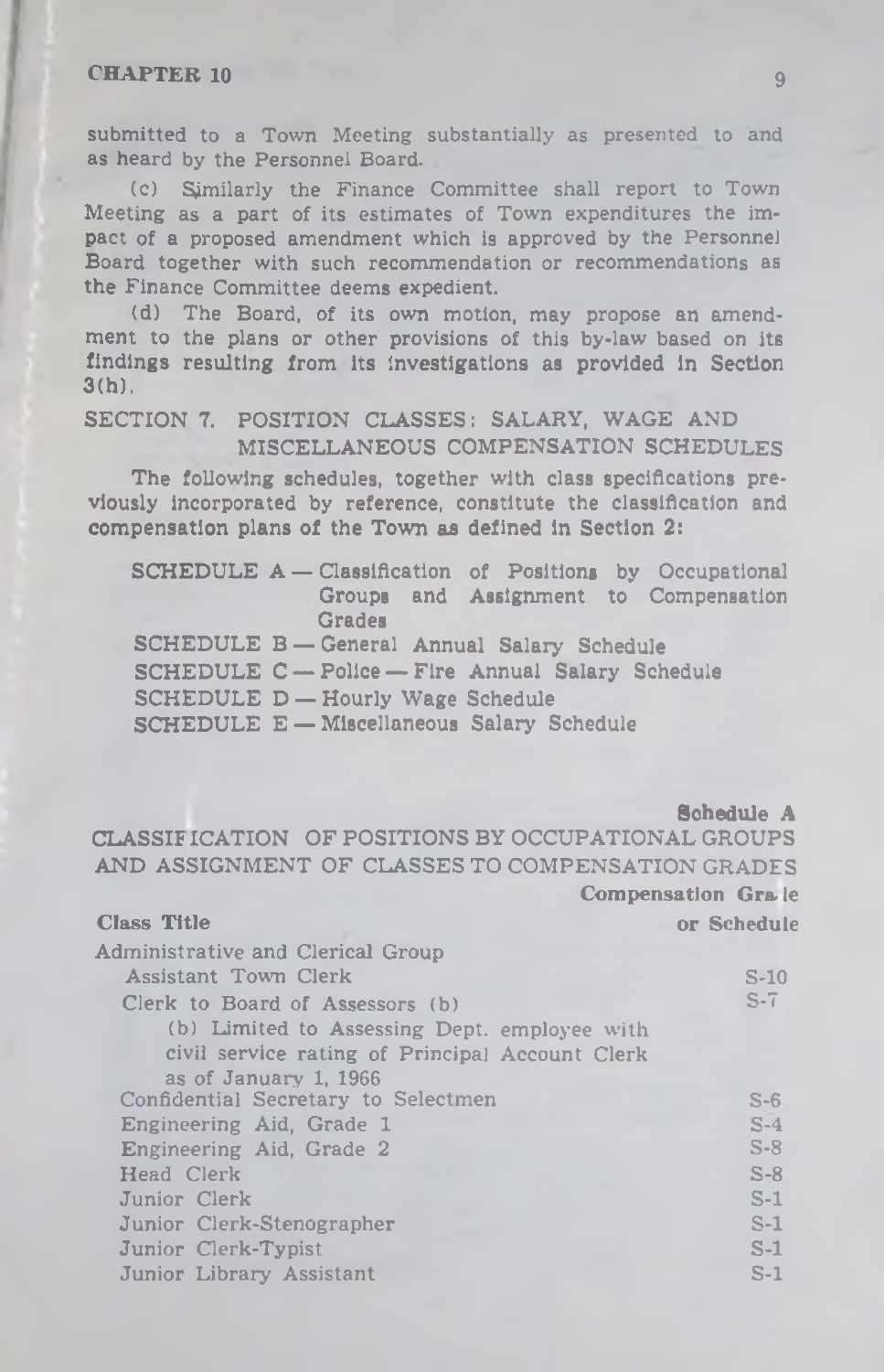|                                                                      | <b>Compensation Grade</b> |                |
|----------------------------------------------------------------------|---------------------------|----------------|
| <b>Class Title</b>                                                   |                           | or Schedule    |
| Permanent Assistant Registrar                                        |                           | $S-4$          |
| Pre-Professional Library Assistant 1                                 |                           | $S-3$          |
| Pre-Professional Library Assistant 2                                 |                           | $S-4$          |
| Principal Account Clerk                                              |                           | $S-6$          |
| Principal Clerk                                                      |                           | $S-4$          |
| Principal Clerk-Stenographer                                         |                           | $S-4$          |
| Principal Clerk-Typist                                               |                           | $S-4$          |
| Senior Clerk                                                         |                           | $S-2$          |
| Senior Clerk-Stenographer                                            |                           | $S-2$          |
| Senior Clerk-Typist<br>Senior Clerk-Typist, Billing Machine Operator |                           | $S-2$<br>$S-2$ |
| Senior Library Assistant                                             |                           | $S-2$          |
| Telephone Operator                                                   |                           | $S-3$          |
| Water Registrar - Clerk to the Board of                              |                           |                |
| Water Commissioners                                                  |                           | $S-7$          |
| Custodian Group                                                      |                           |                |
| Junior Building Custodian                                            |                           | $S-6$          |
| Senior Building Custodian                                            |                           | $S-8$          |
|                                                                      |                           |                |
| Inspection Group<br>Health Inspector                                 |                           | $S-10$         |
| Inspector of Buildings                                               |                           | $S-14$         |
| Inspector of Plumbing and Gas Fitting                                |                           | $S-14$         |
| Sanitarian                                                           |                           | $S-12$         |
| Sealer of Weights and Measures                                       |                           | $S-12$         |
| Professional Group                                                   |                           |                |
| <b>Assistant Library Director</b>                                    |                           | $S-15$         |
| Assistant Town Engineer, Grade 4                                     |                           | $S-17$         |
| Civil Engineer, Grade 4                                              |                           | $S-18$         |
| Hygienist                                                            |                           | $X-1$          |
| Junior Civil Engineer, Grade 3 (Construction)                        | (a)                       | $S-14$         |
| Limited to Engineering Dept. employee with                           |                           |                |
| civil service rating of Jr. Civil Engineer, Grade                    |                           |                |
| 3 as of January 1, 1966                                              |                           |                |
| Junior Civil Engineer, Grade 3                                       |                           | $S-13$         |
| Librarian 1                                                          |                           | $S-8$          |
| Librarian 2                                                          |                           | $S-9$          |
| Librarian 3                                                          |                           | $S-10$         |
| Public Health Nurse                                                  |                           | $S-8$          |
| Social Worker-Investigator, Veterans' Services                       |                           | $S-7$          |
| Mechanical and Construction Group                                    |                           |                |
| Assistant Superintendent of Water Department                         |                           | $S-12$         |
| Assistant Superintendent of Wires                                    |                           | $S-12$         |
| Building Maintenance Craftsman                                       |                           | $CB-4$         |
| Cemetery Superintendent                                              |                           | $S-12$         |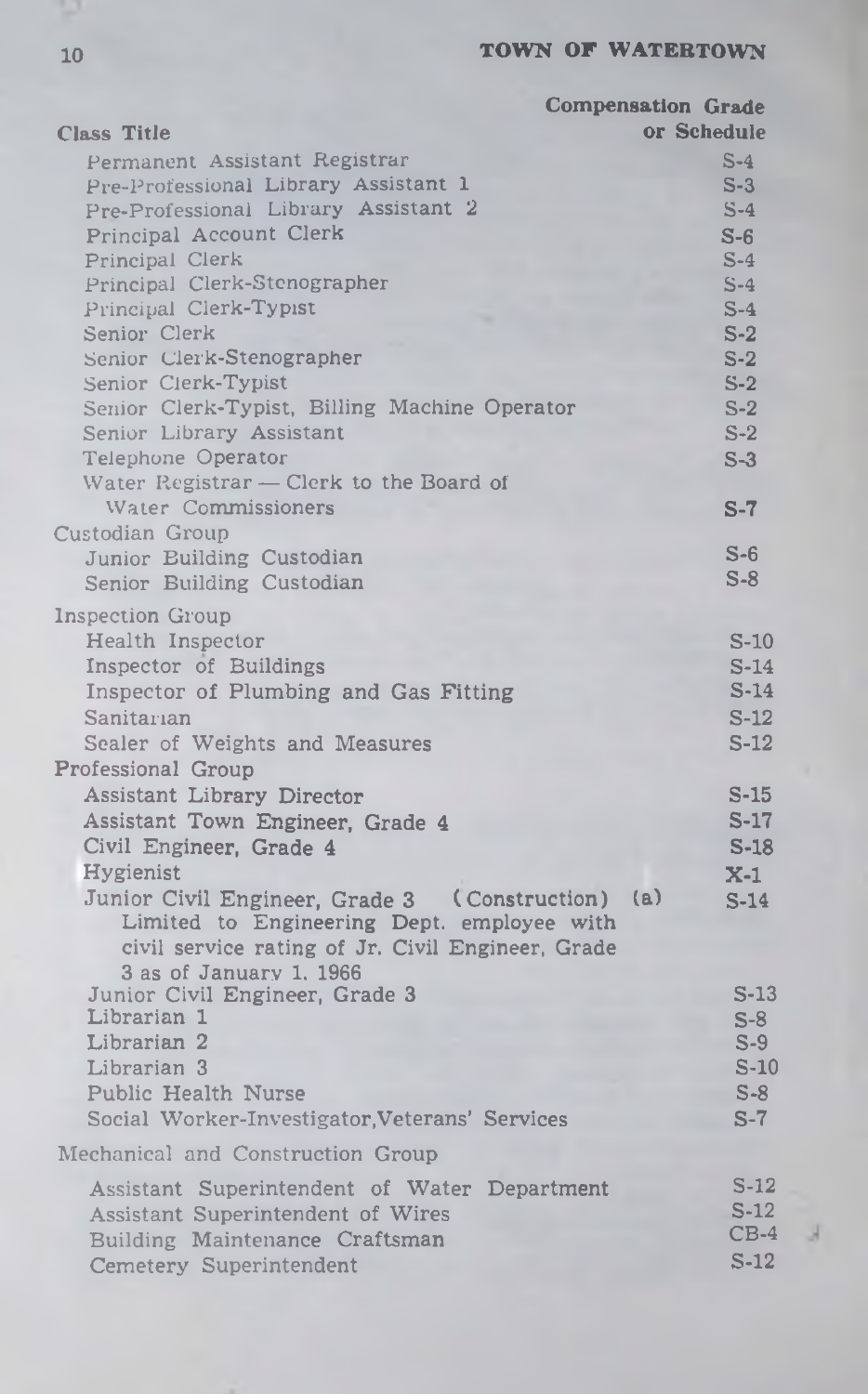| Mechanical and Construction Group (continued)<br>or Schedule<br>$S-10A$<br>Fire Alarm Signal Operator<br>$CB-1$<br><b>Forestry Foreman</b><br>Highway Foreman<br>$CB-2$<br>S-10<br>Inspector of Wire Maintenance<br>Motor Equipment Maintenance Foreman<br>$CB-3$<br>Supervising Inspector, Wire Department<br>$S-11$<br>Supervisor Foreman (Highway Department)<br>$S-14$<br>Supervisor of Incinerator<br>$S-11$<br>Time Keeper<br>$CB-1$<br>Water Construction Foreman<br>$S-9$<br>$S-6$<br>Water Meter Inspector<br>Blacksmith<br>$W-6$<br>Carpenter<br>$W-8$<br>Cement Finisher<br>$W-6$<br>Construction Handyman<br>$W-4$<br>Crane Operator<br>$W-7$<br>Garageman<br>$W-4$<br><b>Grader Operator</b><br>$W-7$<br>Incinerator Maintenance Repairman<br>$W-7$<br>Laborer (Semi-Skilled)<br>$W-2$<br>$W-3$<br>Laborer (Skilled)<br>Laborer (Unskilled)<br>$W-1$<br>$W - 6$<br><b>Mason</b><br>$W-3$<br>Motor Equipment Operator, Grade 1<br>$W-4$<br>Motor Equipment Operator, Grade 2<br>Motor Equipment Operator, Grade 3<br>$W-5$<br>Motor Equipment Repairman<br>$W-8$<br>Painter<br>$W-4$<br>Parking Meter Collector and Maintenance Man<br><b>W-6</b><br><b>Shovel Operator</b><br>$W-9$<br>Sign Painter<br>$W-6$<br><b>Stoker</b><br>$W-3$<br>$W-8$<br>Storekeeper<br>Tin Knocker - Spray Painter<br>$W-6$<br><b>Tree Climber</b><br>$W-5$<br>Tree Surgeon<br>$W-5$<br>Water Meter Tester and Repairer<br>$W-6$<br>Water System Maintenance Craftsman<br>$W-6$<br>$W - 6$<br>Weigh Clerk<br>Welder<br>$W-6$ | <b>Class Title</b> | <b>Compensation Grade</b> |
|----------------------------------------------------------------------------------------------------------------------------------------------------------------------------------------------------------------------------------------------------------------------------------------------------------------------------------------------------------------------------------------------------------------------------------------------------------------------------------------------------------------------------------------------------------------------------------------------------------------------------------------------------------------------------------------------------------------------------------------------------------------------------------------------------------------------------------------------------------------------------------------------------------------------------------------------------------------------------------------------------------------------------------------------------------------------------------------------------------------------------------------------------------------------------------------------------------------------------------------------------------------------------------------------------------------------------------------------------------------------------------------------------------------------------------------------------------------------------------------------------------------------|--------------------|---------------------------|
|                                                                                                                                                                                                                                                                                                                                                                                                                                                                                                                                                                                                                                                                                                                                                                                                                                                                                                                                                                                                                                                                                                                                                                                                                                                                                                                                                                                                                                                                                                                      |                    |                           |
|                                                                                                                                                                                                                                                                                                                                                                                                                                                                                                                                                                                                                                                                                                                                                                                                                                                                                                                                                                                                                                                                                                                                                                                                                                                                                                                                                                                                                                                                                                                      |                    |                           |
|                                                                                                                                                                                                                                                                                                                                                                                                                                                                                                                                                                                                                                                                                                                                                                                                                                                                                                                                                                                                                                                                                                                                                                                                                                                                                                                                                                                                                                                                                                                      |                    |                           |
|                                                                                                                                                                                                                                                                                                                                                                                                                                                                                                                                                                                                                                                                                                                                                                                                                                                                                                                                                                                                                                                                                                                                                                                                                                                                                                                                                                                                                                                                                                                      |                    |                           |
|                                                                                                                                                                                                                                                                                                                                                                                                                                                                                                                                                                                                                                                                                                                                                                                                                                                                                                                                                                                                                                                                                                                                                                                                                                                                                                                                                                                                                                                                                                                      |                    |                           |
|                                                                                                                                                                                                                                                                                                                                                                                                                                                                                                                                                                                                                                                                                                                                                                                                                                                                                                                                                                                                                                                                                                                                                                                                                                                                                                                                                                                                                                                                                                                      |                    |                           |
|                                                                                                                                                                                                                                                                                                                                                                                                                                                                                                                                                                                                                                                                                                                                                                                                                                                                                                                                                                                                                                                                                                                                                                                                                                                                                                                                                                                                                                                                                                                      |                    |                           |
|                                                                                                                                                                                                                                                                                                                                                                                                                                                                                                                                                                                                                                                                                                                                                                                                                                                                                                                                                                                                                                                                                                                                                                                                                                                                                                                                                                                                                                                                                                                      |                    |                           |
|                                                                                                                                                                                                                                                                                                                                                                                                                                                                                                                                                                                                                                                                                                                                                                                                                                                                                                                                                                                                                                                                                                                                                                                                                                                                                                                                                                                                                                                                                                                      |                    |                           |
|                                                                                                                                                                                                                                                                                                                                                                                                                                                                                                                                                                                                                                                                                                                                                                                                                                                                                                                                                                                                                                                                                                                                                                                                                                                                                                                                                                                                                                                                                                                      |                    |                           |
|                                                                                                                                                                                                                                                                                                                                                                                                                                                                                                                                                                                                                                                                                                                                                                                                                                                                                                                                                                                                                                                                                                                                                                                                                                                                                                                                                                                                                                                                                                                      |                    |                           |
|                                                                                                                                                                                                                                                                                                                                                                                                                                                                                                                                                                                                                                                                                                                                                                                                                                                                                                                                                                                                                                                                                                                                                                                                                                                                                                                                                                                                                                                                                                                      |                    |                           |
|                                                                                                                                                                                                                                                                                                                                                                                                                                                                                                                                                                                                                                                                                                                                                                                                                                                                                                                                                                                                                                                                                                                                                                                                                                                                                                                                                                                                                                                                                                                      | Labor Group        |                           |
|                                                                                                                                                                                                                                                                                                                                                                                                                                                                                                                                                                                                                                                                                                                                                                                                                                                                                                                                                                                                                                                                                                                                                                                                                                                                                                                                                                                                                                                                                                                      |                    |                           |
|                                                                                                                                                                                                                                                                                                                                                                                                                                                                                                                                                                                                                                                                                                                                                                                                                                                                                                                                                                                                                                                                                                                                                                                                                                                                                                                                                                                                                                                                                                                      |                    |                           |
|                                                                                                                                                                                                                                                                                                                                                                                                                                                                                                                                                                                                                                                                                                                                                                                                                                                                                                                                                                                                                                                                                                                                                                                                                                                                                                                                                                                                                                                                                                                      |                    |                           |
|                                                                                                                                                                                                                                                                                                                                                                                                                                                                                                                                                                                                                                                                                                                                                                                                                                                                                                                                                                                                                                                                                                                                                                                                                                                                                                                                                                                                                                                                                                                      |                    |                           |
|                                                                                                                                                                                                                                                                                                                                                                                                                                                                                                                                                                                                                                                                                                                                                                                                                                                                                                                                                                                                                                                                                                                                                                                                                                                                                                                                                                                                                                                                                                                      |                    |                           |
|                                                                                                                                                                                                                                                                                                                                                                                                                                                                                                                                                                                                                                                                                                                                                                                                                                                                                                                                                                                                                                                                                                                                                                                                                                                                                                                                                                                                                                                                                                                      |                    |                           |
|                                                                                                                                                                                                                                                                                                                                                                                                                                                                                                                                                                                                                                                                                                                                                                                                                                                                                                                                                                                                                                                                                                                                                                                                                                                                                                                                                                                                                                                                                                                      |                    |                           |
|                                                                                                                                                                                                                                                                                                                                                                                                                                                                                                                                                                                                                                                                                                                                                                                                                                                                                                                                                                                                                                                                                                                                                                                                                                                                                                                                                                                                                                                                                                                      |                    |                           |
|                                                                                                                                                                                                                                                                                                                                                                                                                                                                                                                                                                                                                                                                                                                                                                                                                                                                                                                                                                                                                                                                                                                                                                                                                                                                                                                                                                                                                                                                                                                      |                    |                           |
|                                                                                                                                                                                                                                                                                                                                                                                                                                                                                                                                                                                                                                                                                                                                                                                                                                                                                                                                                                                                                                                                                                                                                                                                                                                                                                                                                                                                                                                                                                                      |                    |                           |
|                                                                                                                                                                                                                                                                                                                                                                                                                                                                                                                                                                                                                                                                                                                                                                                                                                                                                                                                                                                                                                                                                                                                                                                                                                                                                                                                                                                                                                                                                                                      |                    |                           |
|                                                                                                                                                                                                                                                                                                                                                                                                                                                                                                                                                                                                                                                                                                                                                                                                                                                                                                                                                                                                                                                                                                                                                                                                                                                                                                                                                                                                                                                                                                                      |                    |                           |
|                                                                                                                                                                                                                                                                                                                                                                                                                                                                                                                                                                                                                                                                                                                                                                                                                                                                                                                                                                                                                                                                                                                                                                                                                                                                                                                                                                                                                                                                                                                      |                    |                           |
|                                                                                                                                                                                                                                                                                                                                                                                                                                                                                                                                                                                                                                                                                                                                                                                                                                                                                                                                                                                                                                                                                                                                                                                                                                                                                                                                                                                                                                                                                                                      |                    |                           |
|                                                                                                                                                                                                                                                                                                                                                                                                                                                                                                                                                                                                                                                                                                                                                                                                                                                                                                                                                                                                                                                                                                                                                                                                                                                                                                                                                                                                                                                                                                                      |                    |                           |
|                                                                                                                                                                                                                                                                                                                                                                                                                                                                                                                                                                                                                                                                                                                                                                                                                                                                                                                                                                                                                                                                                                                                                                                                                                                                                                                                                                                                                                                                                                                      |                    |                           |
|                                                                                                                                                                                                                                                                                                                                                                                                                                                                                                                                                                                                                                                                                                                                                                                                                                                                                                                                                                                                                                                                                                                                                                                                                                                                                                                                                                                                                                                                                                                      |                    |                           |
|                                                                                                                                                                                                                                                                                                                                                                                                                                                                                                                                                                                                                                                                                                                                                                                                                                                                                                                                                                                                                                                                                                                                                                                                                                                                                                                                                                                                                                                                                                                      |                    |                           |
|                                                                                                                                                                                                                                                                                                                                                                                                                                                                                                                                                                                                                                                                                                                                                                                                                                                                                                                                                                                                                                                                                                                                                                                                                                                                                                                                                                                                                                                                                                                      |                    |                           |
|                                                                                                                                                                                                                                                                                                                                                                                                                                                                                                                                                                                                                                                                                                                                                                                                                                                                                                                                                                                                                                                                                                                                                                                                                                                                                                                                                                                                                                                                                                                      |                    |                           |
|                                                                                                                                                                                                                                                                                                                                                                                                                                                                                                                                                                                                                                                                                                                                                                                                                                                                                                                                                                                                                                                                                                                                                                                                                                                                                                                                                                                                                                                                                                                      |                    |                           |
|                                                                                                                                                                                                                                                                                                                                                                                                                                                                                                                                                                                                                                                                                                                                                                                                                                                                                                                                                                                                                                                                                                                                                                                                                                                                                                                                                                                                                                                                                                                      |                    |                           |
|                                                                                                                                                                                                                                                                                                                                                                                                                                                                                                                                                                                                                                                                                                                                                                                                                                                                                                                                                                                                                                                                                                                                                                                                                                                                                                                                                                                                                                                                                                                      |                    |                           |
|                                                                                                                                                                                                                                                                                                                                                                                                                                                                                                                                                                                                                                                                                                                                                                                                                                                                                                                                                                                                                                                                                                                                                                                                                                                                                                                                                                                                                                                                                                                      |                    |                           |
|                                                                                                                                                                                                                                                                                                                                                                                                                                                                                                                                                                                                                                                                                                                                                                                                                                                                                                                                                                                                                                                                                                                                                                                                                                                                                                                                                                                                                                                                                                                      |                    |                           |
|                                                                                                                                                                                                                                                                                                                                                                                                                                                                                                                                                                                                                                                                                                                                                                                                                                                                                                                                                                                                                                                                                                                                                                                                                                                                                                                                                                                                                                                                                                                      |                    |                           |
|                                                                                                                                                                                                                                                                                                                                                                                                                                                                                                                                                                                                                                                                                                                                                                                                                                                                                                                                                                                                                                                                                                                                                                                                                                                                                                                                                                                                                                                                                                                      |                    |                           |
|                                                                                                                                                                                                                                                                                                                                                                                                                                                                                                                                                                                                                                                                                                                                                                                                                                                                                                                                                                                                                                                                                                                                                                                                                                                                                                                                                                                                                                                                                                                      |                    |                           |
|                                                                                                                                                                                                                                                                                                                                                                                                                                                                                                                                                                                                                                                                                                                                                                                                                                                                                                                                                                                                                                                                                                                                                                                                                                                                                                                                                                                                                                                                                                                      | Working Foreman    | <b>W-10</b>               |
| Working Foreman - Carpenter<br>$W-10$                                                                                                                                                                                                                                                                                                                                                                                                                                                                                                                                                                                                                                                                                                                                                                                                                                                                                                                                                                                                                                                                                                                                                                                                                                                                                                                                                                                                                                                                                |                    |                           |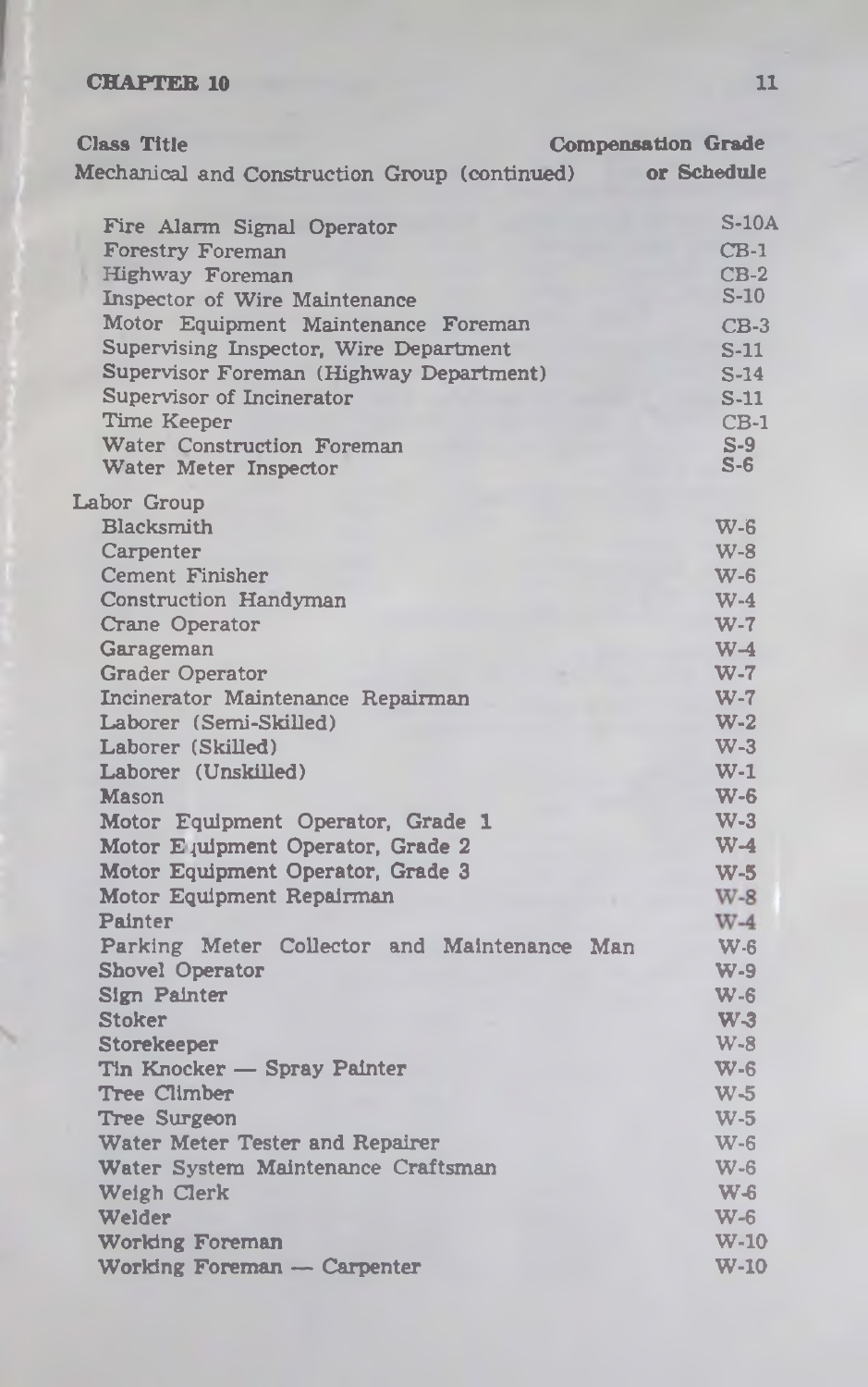| <b>Class Title</b>                                                                                                                                                                                                  | <b>Compensation Grade</b><br><b>OF Schedule</b> |
|---------------------------------------------------------------------------------------------------------------------------------------------------------------------------------------------------------------------|-------------------------------------------------|
|                                                                                                                                                                                                                     |                                                 |
| <b>Public Safety Group</b>                                                                                                                                                                                          |                                                 |
| Ambulance Driver, Motor Equipment Utility Man                                                                                                                                                                       | $PF-1$                                          |
| Deputy Fire Chief                                                                                                                                                                                                   | $PF-4$                                          |
| Fire Captain                                                                                                                                                                                                        | <b>PF-3</b>                                     |
| Fire Fighter                                                                                                                                                                                                        | $PF-1$                                          |
| <b>Fire Lieutenant</b>                                                                                                                                                                                              | $PF-2$                                          |
| Head Clerk (Fire Dept.)                                                                                                                                                                                             | $X-2$                                           |
| Limited to position on January 1, 1966 of Head<br>Clerk Position in the Police Department with<br>rating of Stenographer-Clerk and of the clerical<br>positions in the Fire Department with rating<br>of Head Clerk |                                                 |
| Mechanician Fire Department                                                                                                                                                                                         | $PF-2$                                          |
| Patrolman                                                                                                                                                                                                           | <b>PF-1</b>                                     |
| Police Captain                                                                                                                                                                                                      | $PF-4$                                          |
| <b>Police Lieutenant</b>                                                                                                                                                                                            | $PF-3$                                          |
| <b>Police Sergeant</b>                                                                                                                                                                                              | $PF-2$                                          |
| Stenographer — Clerk (Male) (Police)                                                                                                                                                                                | $X-2$                                           |
| <b>Supervisory Group</b>                                                                                                                                                                                            |                                                 |
| Administrative Assistant to the Selectmen                                                                                                                                                                           | $X-3$                                           |
| Assistant Superintendent of Highway Department                                                                                                                                                                      | $S-18$                                          |
| <b>Commissioner of Veterans' Services</b>                                                                                                                                                                           | $S-17$                                          |
| <b>Fire Chief</b>                                                                                                                                                                                                   | <b>PF-5</b>                                     |
| Health Officer and Agent                                                                                                                                                                                            | $S-16$                                          |
| Library Director                                                                                                                                                                                                    | $S-19$                                          |
| Police Chief                                                                                                                                                                                                        | <b>PF-5</b>                                     |
| Purchasing Agent                                                                                                                                                                                                    | $S-19$                                          |
| Recreation Director                                                                                                                                                                                                 | $S-16$                                          |
| Superintendent, Highway Department                                                                                                                                                                                  | $S-21$                                          |
| Superintendent of Parks                                                                                                                                                                                             | $S-14$                                          |
| Superintendent, Water Department                                                                                                                                                                                    | $S-16$                                          |
| Superintendent, Wire Department                                                                                                                                                                                     | $S-16$                                          |
| Town Engineer                                                                                                                                                                                                       | $S-20$                                          |

# GENERAL ANNUAL SALARY SCHEDULE SCHEDULE B

| Compensation |      |      |      |      |      |                   |      |
|--------------|------|------|------|------|------|-------------------|------|
| Grade        | Min. | П    | ПI   | ΙV   |      | VI                | Max. |
| $S-1$        | 3400 | 3545 | 3690 | 3840 | 3990 | 4140              | 4295 |
|              |      | Min. | П    | ш    | IV   | Max.              |      |
| $S-2$        |      | 4295 | 4455 | 4620 | 4785 | 4950              |      |
| $S-3$        |      | 4785 | 4950 | 5140 | 5335 | $5530$ $^{\circ}$ |      |
| $S-4$        |      | 4950 | 5140 | 5335 | 5530 | 5730              |      |
|              |      |      |      |      |      |                   |      |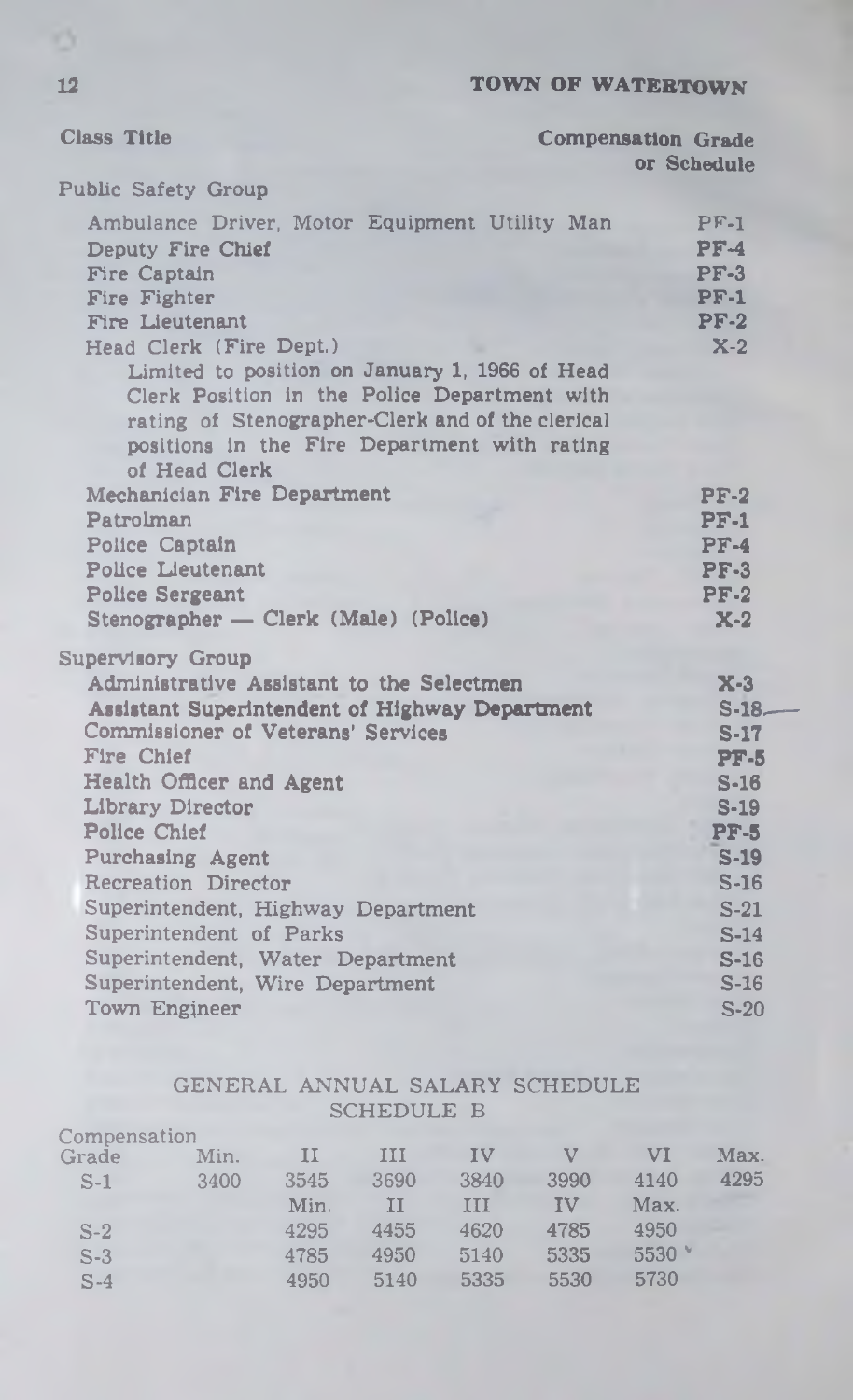| Compensation |       |       |       |       |       |
|--------------|-------|-------|-------|-------|-------|
| Grade        | Min.  | IJ    | ш     | IV    | Max.  |
| $S-5$        | 5140  | 5335  | 5530  | 5730  | 5945  |
| $S-6$        | 5335  | 5530  | 5730  | 5945  | 6195  |
| $S-7$        | 5530  | 5730  | 5945  | 6195  | 6450  |
| $S-8$        | 5730  | 5945  | 6195  | 6450  | 6705  |
| $S-9$        | 5945  | 6195  | 6450  | 6705  | 6960  |
| $S-10$       | 6195  | 6450  | 6705  | 6960  | 7245  |
| $S-10A$      | 6500  | 6710  | 6920  | 7175  | (Max) |
| S-11         | 6450  | 6705  | 6960  | 7245  | 7540  |
| S-12         | 6705  | 6960  | 7245  | 7540  | 7840  |
| S-13         | 6960  | 7245  | 7540  | 7840  | 8190  |
| $S-14$       | 7245  | 7540  | 7840  | 8190  | 8540  |
| $S-15$       | 7540  | 7840  | 8190  | 8540  | 8895  |
| $S-16$       | 7840  | 8190  | 8540  | 8895  | 9250  |
| S-17         | 8190  | 8540  | 8895  | 9250  | 9605  |
| S-18         | 8540  | 8895  | 9250  | 9605  | 9960  |
| S-19         | 8895  | 9250  | 9605  | 9960  | 10315 |
| $S-20$       | 9600  | 9955  | 10315 | 10675 | 11035 |
| $S-21$       | 10410 | 10930 | 11450 | 11970 | 12480 |
|              |       |       |       |       |       |

POLICE-FIRE ANNUAL SALARY SCHEDULE

| Compensation |      |       |       | Schedule C |
|--------------|------|-------|-------|------------|
| Grade        | Min. | IJ    | IJI   | Max.       |
| $PF-1$       | 6850 | 7050  | 7250  | 7500       |
| $PF-2$       |      | 7896  | 8120  | 8400       |
| $PF-3$       |      | 8742  | 8990  | 9300       |
| $PF-4$       |      | 9588  | 9860  | 10200      |
| $PF-5$       |      | 11100 | 11530 | 12000      |

"Rates for Compensation Grades PF-1, PF-2, PF-3 and PF-4 are to become effective on July 1, 1967. Rates for these Compensation Grades voted by the 1966 Annual Town Meeting are to remain in effect through June 30, 1967."

## HOURLY WAGE SCHEDULE SCHEDULE D

| Compensation |   |      | $-$  | Schedule D |
|--------------|---|------|------|------------|
| Grade        |   | Min. | щ    | Max.       |
| $W-1$        | н | 2.49 | 2.57 | 2.65       |
| $W-2$        | H | 2.52 | 2.60 | 2.68       |
| $W-3$        | н | 2.57 | 2.65 | 2.73       |
| $W-4$        | Н | 2.62 | 2.70 | 2.78       |
| $W-5$        | н | 2.67 | 2.75 | 2.84       |
| $W-6$        | Н | 2.72 | 2.81 | 2.90       |
| $W-7$        | Η | 2.78 | 2.87 | 2.97       |
| $W-S$        | Η | 2.84 | 2.94 | 3.04       |
| $W-9$        | H | 2.91 | 3.01 | 3.11       |
| $W-10$       | н | 2.98 | 3.08 | 3.18       |
|              |   |      |      |            |

£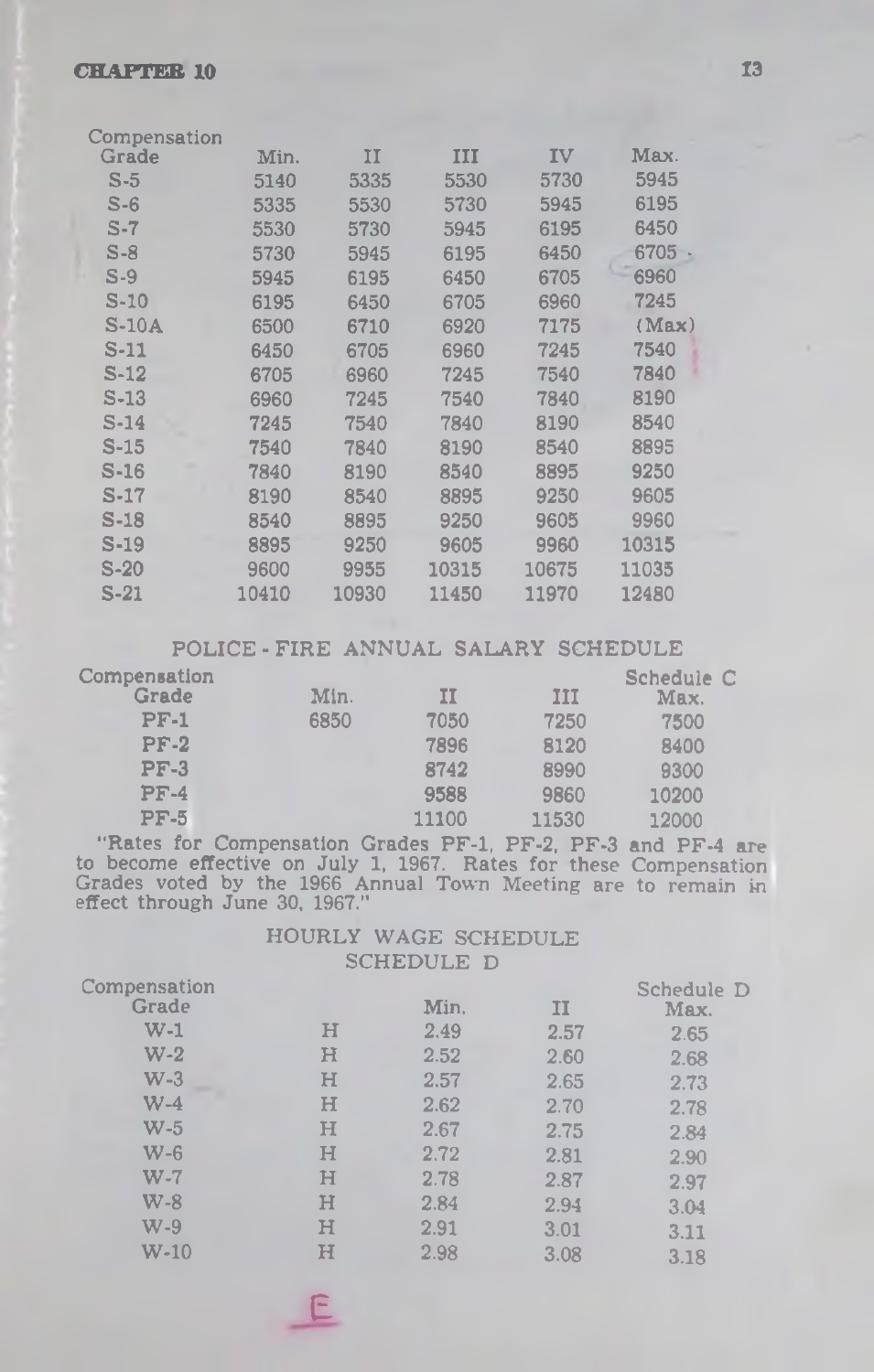# MISCELLANEOUS SALARY SCHEDULE

| Min. | н    | Ш    | τv                | Max  |
|------|------|------|-------------------|------|
| 3335 | 3490 | 3645 | 3805              | 3960 |
| 6490 | 6700 | 6915 | 7175              |      |
| 9995 |      |      |                   |      |
|      |      |      | <b>SCHEDULE E</b> |      |

# MISCELLANEOUS SALARY SCHEDULE

|        |      | <b>SCHEDULE F</b> |      |      |      |
|--------|------|-------------------|------|------|------|
|        | Min. | Н                 | ш    | IV   | V    |
| $CB-1$ | 5760 | 5965              | 6205 | 6450 | 6695 |
| $CB-2$ | 5965 | 6205              | 6450 | 6695 | 6940 |
| $CB-3$ | 6450 | 6695              | 6940 | 7215 | 7500 |
| $CB-4$ | 6695 | 6940              | 7215 | 7500 | 7785 |

SECTION 8. PART-TIME POSITIONS CLASSIFIED IN THE ADMINISTRATIVE AND CLERICAL GROUP

Employees occupying administrative or clerical position in parttime employment which may be continous employment or which may constitute intermittent or casual service shall be compensated at hourly rates appearing in the following schedule which is hereby incorporated in the Compensation Plan:

|       | Min. | $\mathbf{H}$ | Ш    | IV   | V    | VI.  | Max. |
|-------|------|--------------|------|------|------|------|------|
| $S-1$ | 1.75 | 1.82         | 1.89 | 1.96 | 2.04 | 2.12 | 2.20 |
| $S-2$ |      | 2.20         | 2.27 | 2.35 | 2.43 | 2.52 |      |
| $S-3$ |      | 2.43         | 2.52 | 2.62 | 2.72 | 2.82 |      |
| $S-4$ |      | 2.52         | 2.62 | 2.72 | 2.82 | 2.93 |      |
| $S-5$ |      | 2.62         | 2.72 | 2.82 | 2.93 | 3.04 |      |
| $S-6$ |      | 2.72         | 2.82 | 2.93 | 3.04 | 3.16 |      |

## SECTION 9. WORK WEEK

The work week for full-employment in each occupational group si all be as follows:

| au de as ionows.                                                                            |              |
|---------------------------------------------------------------------------------------------|--------------|
| Group                                                                                       | Work Week    |
| Administrative and Clerical Group                                                           | 37.5 Hours   |
| Custodian Group                                                                             | Hours<br>40  |
| <b>Inspection Group</b>                                                                     | As required  |
| <b>Professional Group</b>                                                                   | As required  |
| Mechanical and Construction Group                                                           |              |
| Fire Alarm Signal Operator                                                                  | 42 Hours     |
| All others in this Group                                                                    | 40 Hours     |
| Labor Group                                                                                 | Hours<br>40  |
| <b>Public Safety Group</b>                                                                  |              |
| <b>Police Classes</b>                                                                       | *As required |
| <b>Fire Classes</b>                                                                         | Hours<br>48  |
| Supervisory Group                                                                           | As required  |
| *Which may be computed as the average work-week for an<br>employee over a seven week cycle. |              |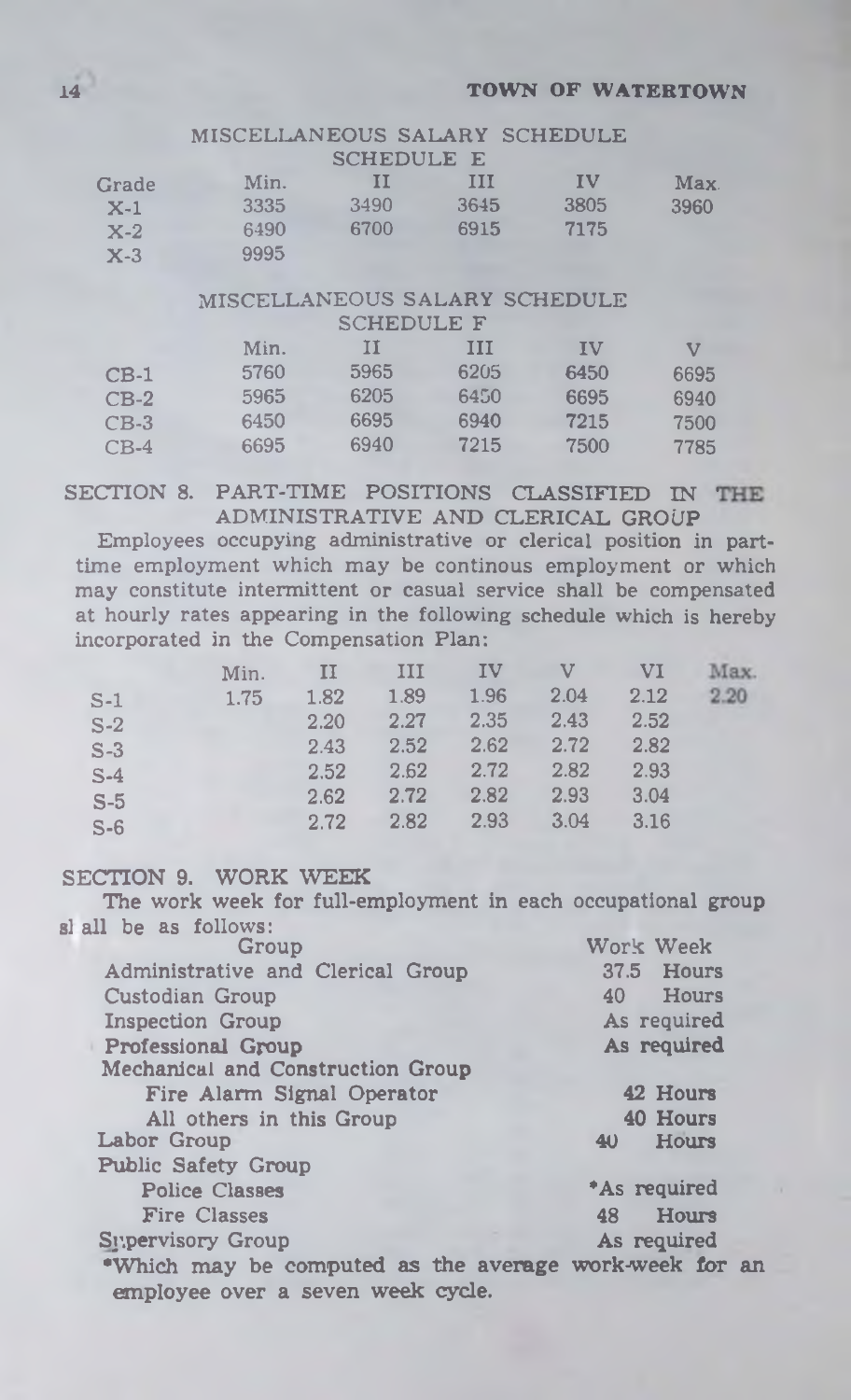(If more step rates are in his old than in his new compensation grade, the adjustment shall be at least to the minimum rate of the new compensation grade.)

(c) The adjustment of the rate of an individual employee as provided in the preceding paragraph shall, however, be subject to the following limitation:

- (1) If the amount of the increase is in excess of \$500.00, the first year adjustment shall be limited to \$500.00.
- (2) The balance of the initial adjustment determined by paragraph (b) of this section shall be paid to the eligible employee in the second year following adoption of the compensation plan in addition to any further increment for which the employee may be eligible during that year.

(d) If the minimum rate of an employee's old compensation grade is higher than the minimum rate of his new compensation grade and if his rate is at the old minimum at the time of adoption, his adjustment shall be to the step rate of the new compensation grade which is next above the old minimum rate.

(e) If an employee's rate at the time of adoption is above the maximum rate of his appropriate new compensation grade, his rate shall become a personal rate and as defined in Section 2 shall apply to the subject employee and not to the position.

(f) Following adoption of this by-law and application of rates in Section 7 as provided in the preceding sub-sections, employees shall be eligible for subsequent pay adjustments on anniversary dates as set forth in Section 5 (e).

(g) Nothing in this section shall be construed as authorizing adjustment to any rate above the maximum rate in the range of the compensation grade.

#### SECTION 11. OVERTIME COMPENSATION

(a) Administration and Clerical Group

An employee occupying a position classified in this group is not entitled to overtime compensation. He may be granted compensatory time off at the discretion of his departmental head for hours worked in excess of those constituting his established work week as set forth in Section 9.

### (b) Custodian Group

An employee occupying a position classified in this group shall receive compensation for hours worked in excess of those constituting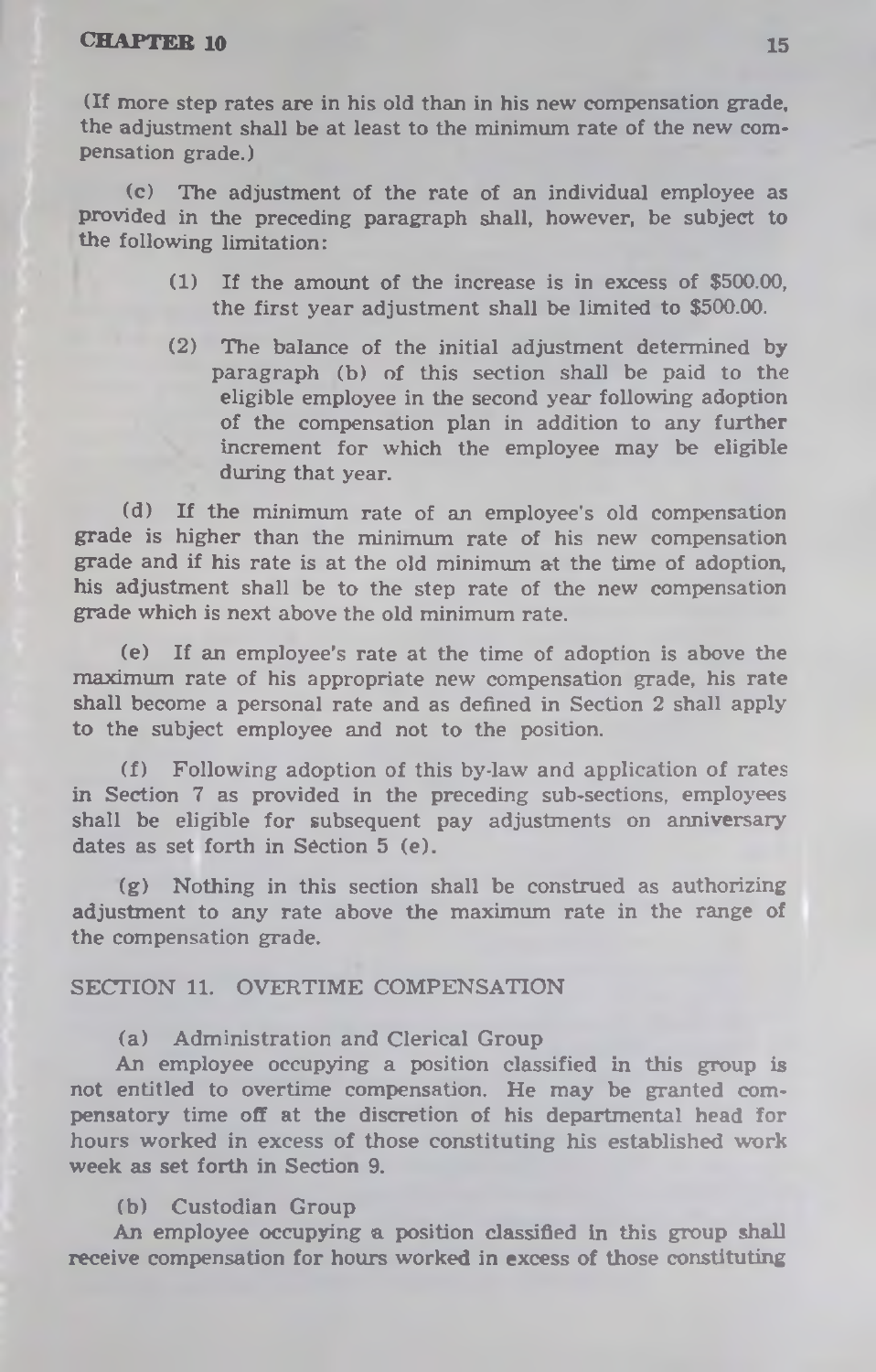his established work week at straight time determined by dividing his weekly rate by forty (40).

## (c) Inspection and Professional Group

An employee occupying a position classified **in** one of these two groups is not entitled to overtime compensation as set forth **in Sec**tion 9.

## (d) Mechanical and Construction Group

Employees occupying positions classified in this group are normally not eligible for compensation for hours worked in excess of those constituting the work week for this group as set forth in Section 9. In the event of special circumstances which may require such overtime services on the part of an employee, the Personnel Board may approve compensation to the employee at straight time upon application of the department head setting forth the nature and extent of such services.

The Personnel Board may also grant blanket approval upon application of a department head for the payment of overtime at straight time to employees occupying positions in the Mechanical and Construction Group for services which may be required under emergency conditions.

Payment of overtime compensation to an employee occupying **a** position in this group will not be made without Personnel Board approval either before or after the fact.

## (e) Labor Group

An employee occupying a position in this group shall be compensated at one and one-half times his regular hourly rate for hours worked in excess of eight hours during a regularly assigned work day and for all hours worked on other than a regularly assigned work day provided that he has been credited with forty hours pay at his regular rate for five consecutively assigned work days prior to performing work on the non-assigned work day.

## **(f) Public Safety Group**

**An employee occupying a position in this group shall receive compensation, except for court appearances, for hours worked in excess of his established work week at straight time determined as follows:**

- **(1) By dividing his weekly rate by 40 if his position is in one of the police classifications.**
- **(2) By dividing his weekly rate by 48 if his position is in one of the fire classifications.**

## **and inserting in place thereof the following:**

- **(f) Public Safety Group**
	- **(1) If an employee whose position is in one of the police classifications is required, except for court appearances.**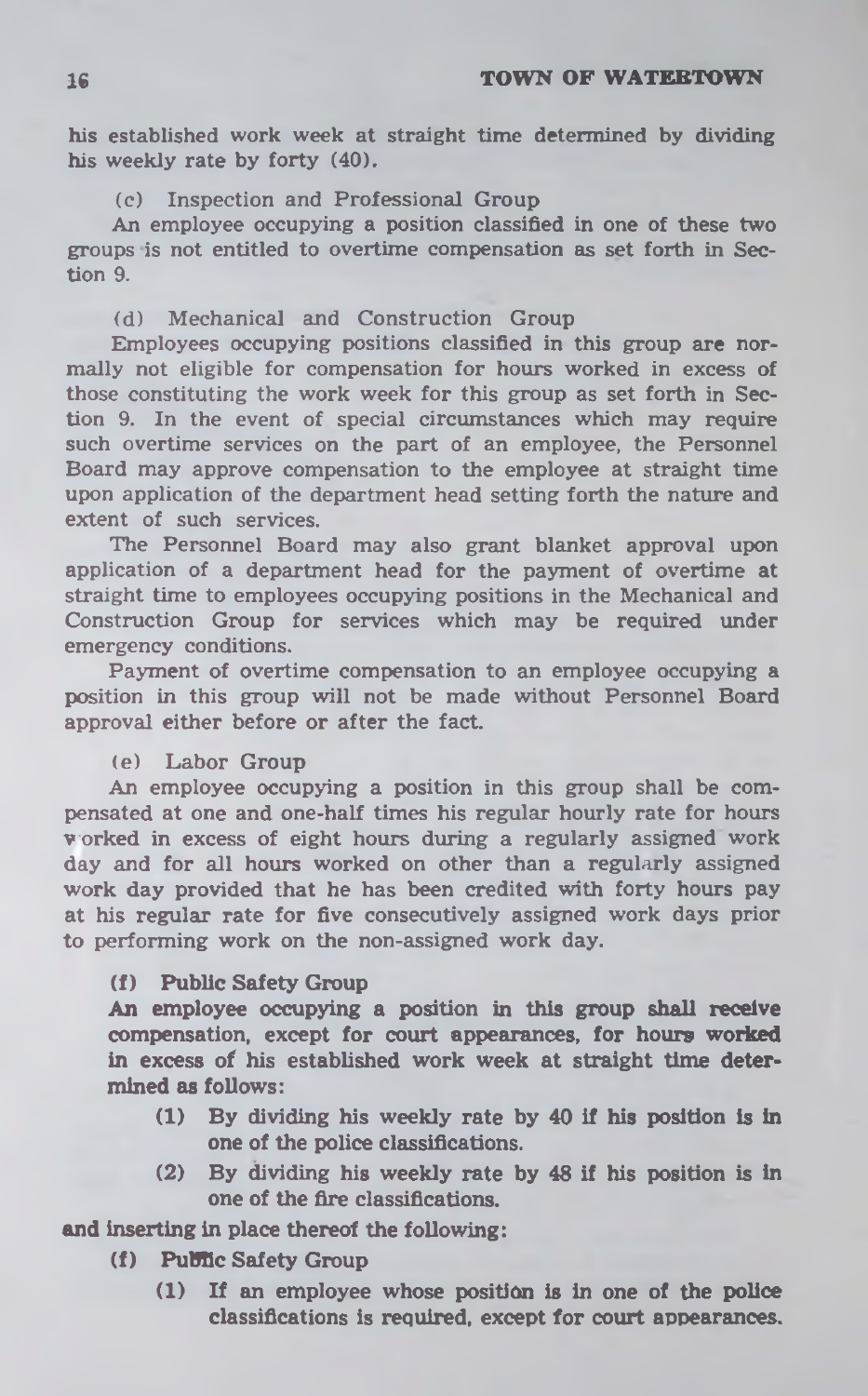to be on duty for any period in excess of his regular hours of duty as from time to time established, he may be given time off equal to such period of overtime duty or if time off cannot be given by reason of personnel shortage or other cause, he may be paid for such period of overtime duty at such an hourly rate as may be determined by the authority in charge of the department, which rate shall in no event be less than the hourly rate of his regular compensation for his average weekly hours of regular duty.

(2) If an employee whose position is in one of the fire classifications shall be required to be on duty for any period of time in excess of his regular hours of duty, as from time to time established, he may be given time off equal to such period of overtime duty, or if time off cannot be given by reason of a personnel shortage or other cause, he may be paid for such period of overtime duty at such hourly rate as may be determined by the authority in charge of the fire department, which rate shall in no event be less than the hourly rate of his regular compensation for his average weekly hours of regular duty.

#### SECTION 12. PAID HOLIDAYS

(a) The following days or dates shall be recognized as legal holidays within the meaning of this bylaw:

New Year's Day Washington's Birthday Patriots Day Memorial Day Independence Day Labor Day Columbus Day Veterans' Day Thanksgiving Day

First day of January 22nd of February 19th of April 30th of May 4th of July First Monday of September 12th of October 11th of November The Thursday in November so proclaimed 25th of December

Christmas Day

on which days or dates employees shall be excused from all duty not required to maintain essential Town service.

(b) Every employee in full-time employment shall be entitled to these designated holidays on the following terms:

(1) If paid on an hourly basis he shall receive one day's pay at his regular rate based on the number of hours regularly worked on the day which the designated holiday occurs;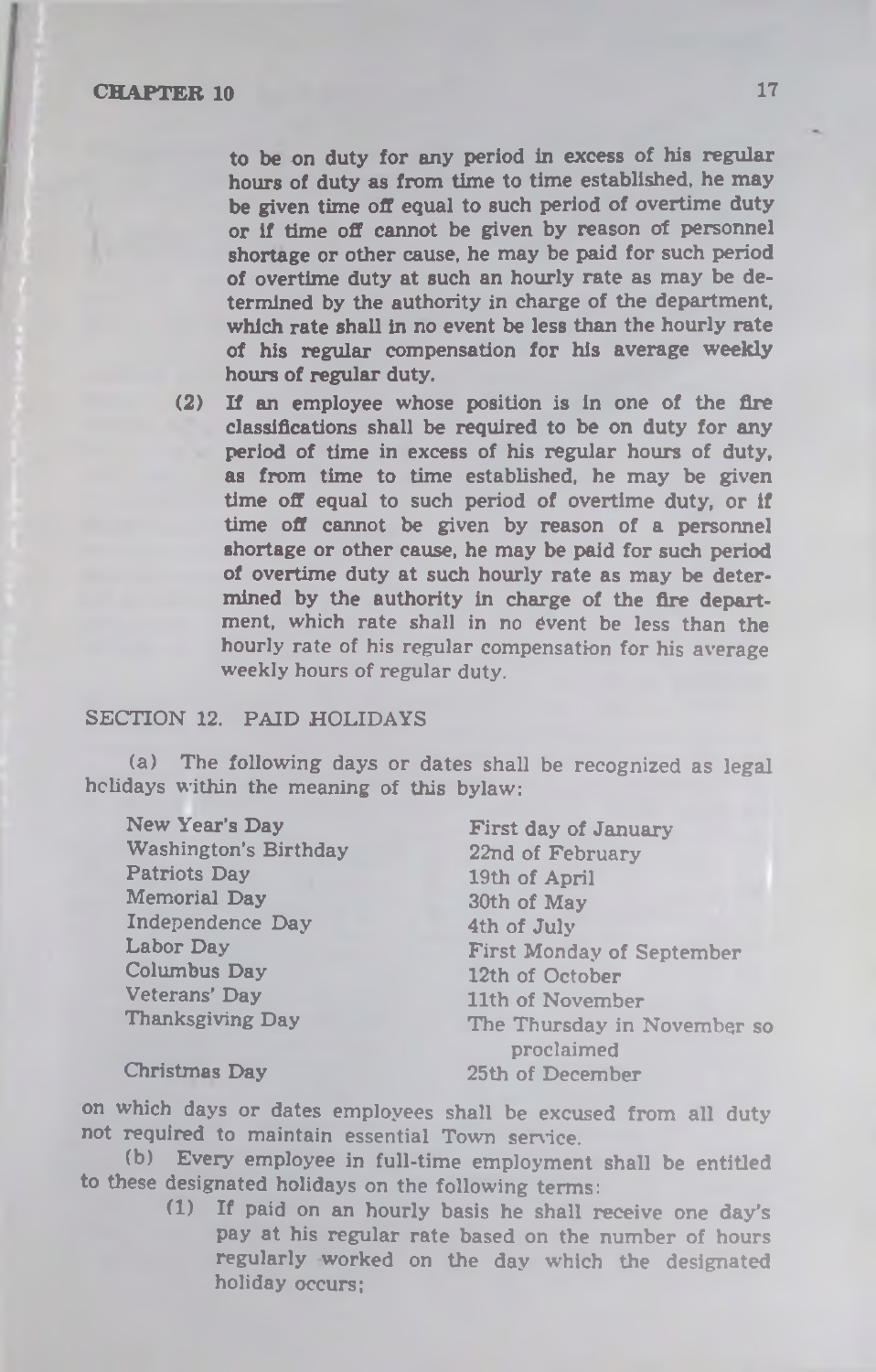(2) If paid on a weekly, monthly or similar basis, he shall be granted each designated holiday without loss in pay.

(c) Payment under the provisions of this section shall be made provided the eligible employee shall have worked on his last regularly scheduled working day prior to and his next regularly scheduled working day following such holiday, or was in full pay status on such preceding and following days in accordance with other provisions of this by-law.

(d) An employee occupying a position classified in the Mechanical and Construction or Labor groups who, because of a rotation of shifts, works different days in successive weeks shall be granted, in each year in which the number of holidays falling on his regular days off is in excess of the number of holidays in that year falling on Saturday, additional days off equal to the excess.

(e) An employee occupying a position classified in the Custodian, Mechanical and Construction or Labor groups who performs work on one of the days or dates designated in sub-section (a) shall be paid at his regular rate for such day or date in addition to the amount to which he is entitled under sub-section (b) unless such work is performed during a tour of duty which' began on the day preceding the holiday.

(f) An employee occupying a position classified in the Custodian or Mechanical and Construction groups shall be paid at his regular rate for work performed on Saturday of a week in which one of the days or dates designated in subsection (a) occurs, provided the work performed is that which was scheduled for the day of the holiday.

(g) An employee occupying a position classified in the Public Safety group in one of the police classifications shall be entitled to compensation in addition to that provided under sub-section (b) in accordance with the provisions of Chapter 268, Section 17A of the Acts of 1952 accepted by the Town on April 4, 1955.

(h) An employee occupying a position classified in the Public Safety group in one of the fire classifications shall be entitled to compensation in addition to that provided under sub-section (b) in accordance with the provisions of Chapter 640 of the Acts of 1953 accepted by the Town on April 4, 1955.

(i) Employees occupying positions classified in the Administrative and Clerical, Inspection, Professional and Supervisory groups shall not be entitled to additional compensation for work performed on one of the days or dates designated in sub section (a).

(j) Whenever one of the holidays set forth in sub-section (a) falls on a Sunday, the following day shall be the legal holiday.